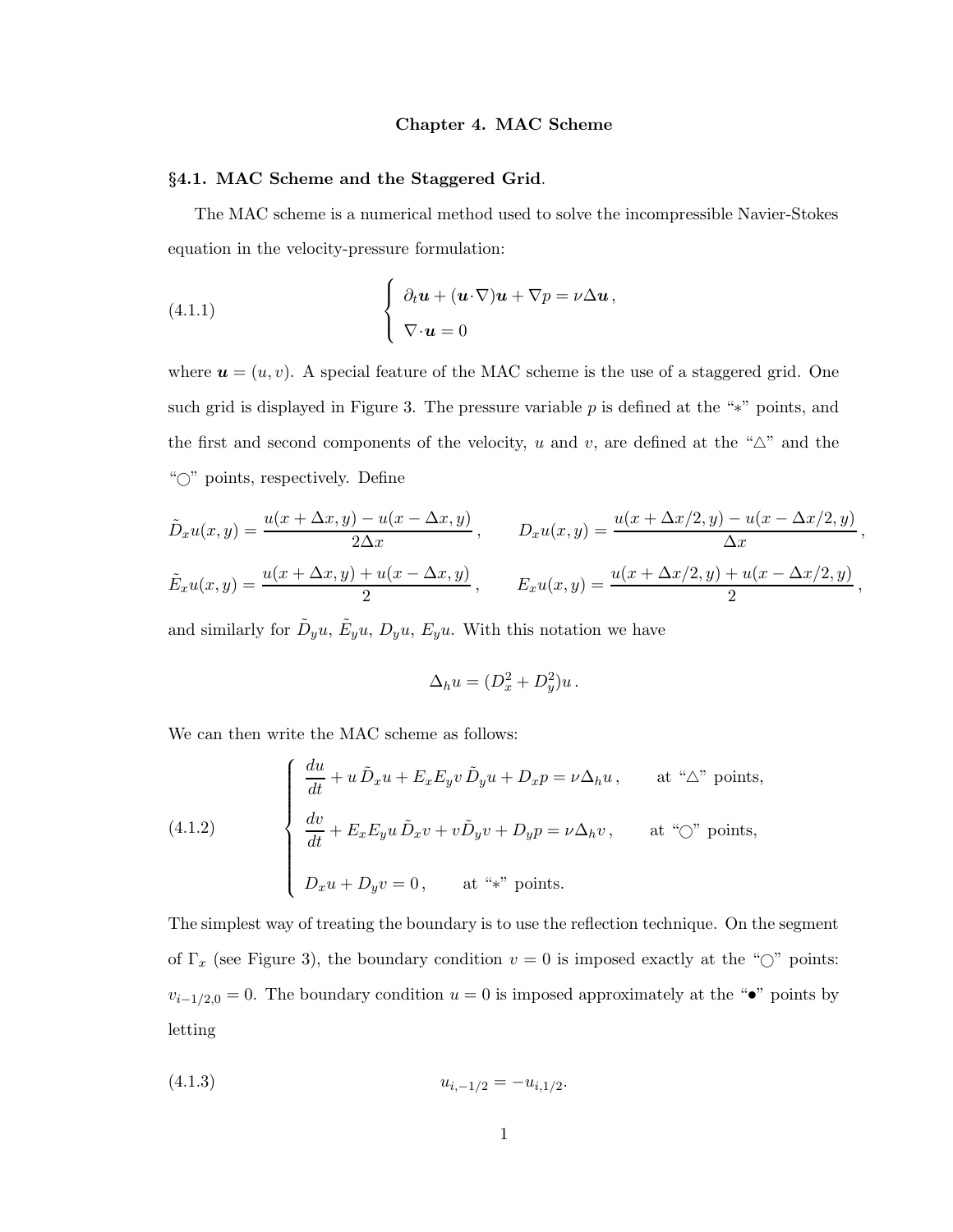Similarly for  $\Gamma_y,$  we have

$$
v_{-1/2,j} = -v_{1/2,j} \,, \qquad u_{0,j-1/2} = 0.
$$

The fully discrete MAC scheme,i.e. including the time discretization, with the viscous term treated explicitly,is given by:

$$
(4.1.4) \begin{cases} \frac{u^{n+1} - u^n}{\Delta t} + u^n \tilde{D}_x u^n + E_x E_y v^n \tilde{D}_y u^n + D_x p^n = \nu \Delta_h u^n, & \text{at ``\Delta" points,} \\ \frac{v^{n+1} - v^n}{\Delta t} + E_x E_y u^n \tilde{D}_x v^n + v^n \tilde{D}_y v^n + D_y p^n = \nu \Delta_h v^n, & \text{at ``\heartsuit" points,} \\ D_x u^{n+1} + D_y v^{n+1} = 0, & \text{at ``\ast" points.} \end{cases}
$$



§4.2. Projection Formulation of the Mac Scheme and the Pressure Poisson Equation.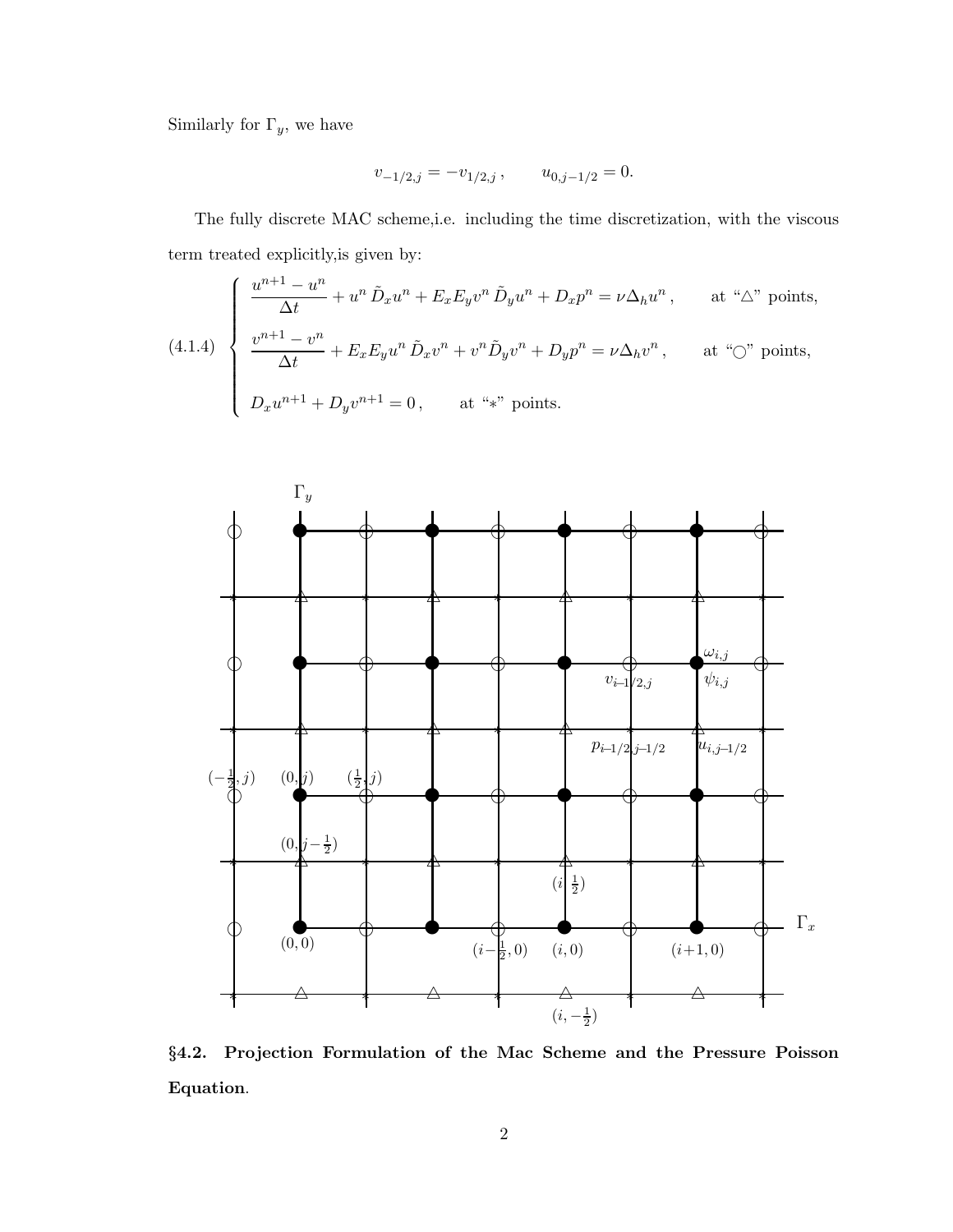In actual computations, we decompose the MAC scheme into 2 steps. First we introduce two intermediate values  $(u^*, v^*),$ 

(4.2.1) 
$$
\begin{cases} \frac{u^* - u^n}{\Delta t} + u^n \tilde{D}_x u^n + E_x E_y v^n \tilde{D}_y u^n = \nu \Delta_h u^n, & \text{at ``\Delta" points,} \\ \frac{v^* - v^n}{\Delta t} + E_x E_y u^n \tilde{D}_x v^n + v^n \tilde{D}_y v^n = \nu \Delta_h v^n, & \text{at ``\bigcirc" points,} \end{cases}
$$

subtract  $(4.2.1)$  form  $(4.1.4)$  to get

(4.2.2) 
$$
\begin{cases} \frac{u^{n+1} - u^*}{\Delta t} + D_x p^n = 0 & \text{at "$\Delta$" points,} \\ \frac{v^{n+1} - v^*}{\Delta t} + D_y p^n = 0 & \text{at "$\mathbb{O}$" points,} \\ D_x u^{n+1} + D_y v^{n+1} = 0, & \text{at "*" points.} \end{cases}
$$

We can then rewrite  $(4.2.2)$  in a projection form:

(4.2.3) 
$$
\begin{cases} u^* = u^{n+1} + \Delta t D_x p^n & \text{at ``\triangle'' points,} \\ v^* = v^{n+1} + \Delta t D_y p^n & \text{at ``\bigcirc'' points,} \\ D_x u^{n+1} + D_y v^{n+1} = 0, & \text{at ``*'' points.} \end{cases}
$$

This formulation motivated Chorin to develop the projection method in late 60's. We will discuss the projection method in the next Chapter.

Now, back to the MAC scheme. In the first step, we can directly evaluate  $(u^*, v^*)$  at all the interior grid points using (4.2.1).

To recover  $p^n$ , we need first to derive the pressure Poisson equation using  $(4.2.2)$ . Apply  $D_x$  to the first equation of (4.2.2) and  $D_y$  to the the second equation of (4.2.2), and then add them together. This will give

(4.2.4) 
$$
\Delta_h p^n = -\frac{1}{\Delta t} (D_x u^* + D_y v^*)
$$

In the above we have also used the third equation of (4.2.2).

At the  $(1/2, j)$  points, we have

(4.2.5) 
$$
\delta_h p_{1/2,j}^n = -\frac{1}{\Delta t} \left( \frac{u_{1,j}^* - u_{0,j}^*}{h} + \frac{v_{1/2,j+1/2}^* - u_{1/2,j-1/2}^*}{h} \right)
$$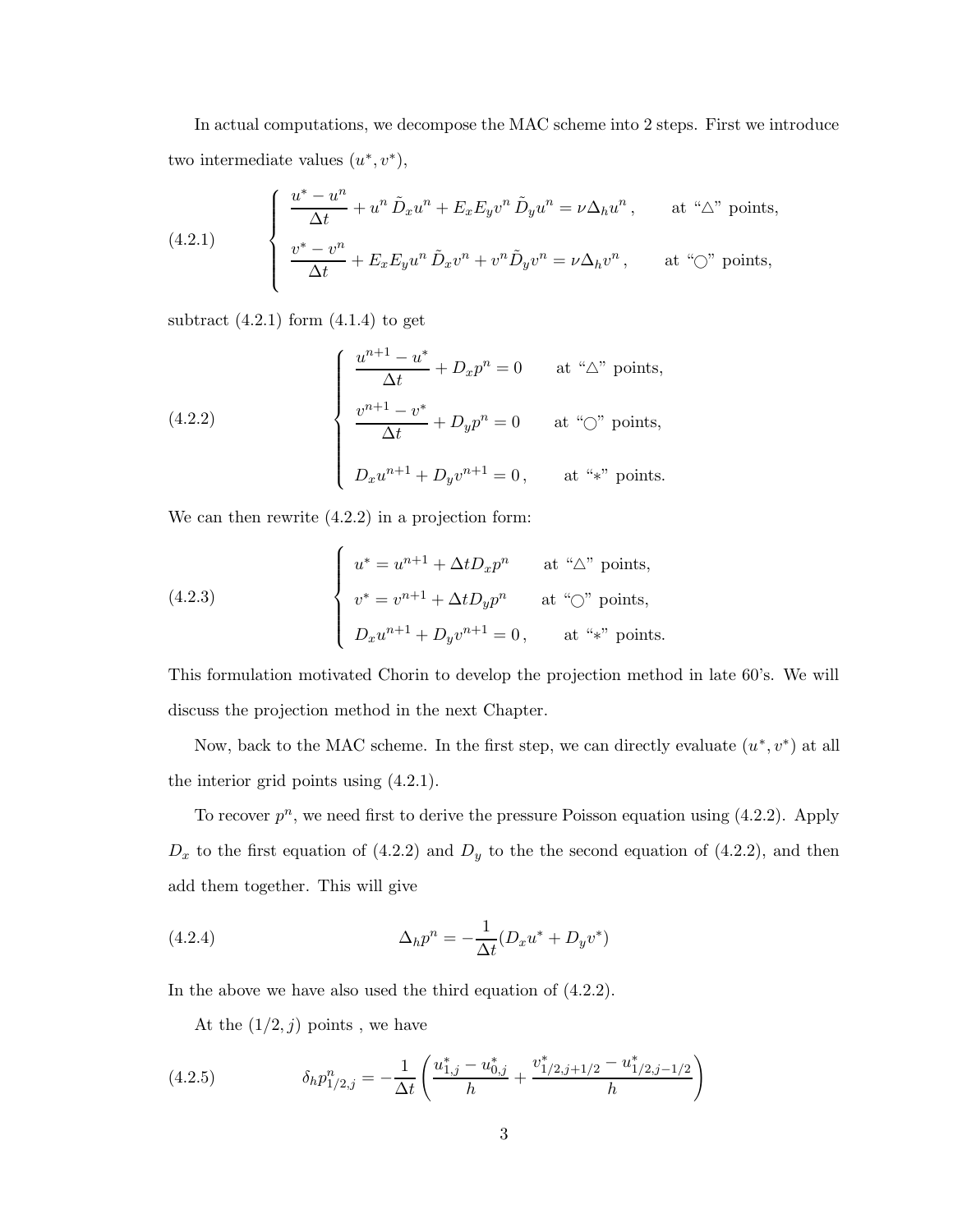To evaluate (4.2.5) we need the value of  $u_{0,j}^*$  at the  $(0, j)$  grid point. However, as we will see below, this unknown quantity can be arbitrarily prescribed.

From the first equation of (4.2.2) and the no-slip boundary condition for  $u^{n+1}$ , we have along the boundary

(4.2.6) 
$$
(D_x p^n)_{0,j} = \frac{u_{0,j}^*}{\Delta t}
$$

But moving this boundary condition (4.2.6) to the right hand side of (4.2.5),

$$
\delta_h p_{1/2,j}^n \to \delta_h p_{1/2,j}^n - \frac{2}{h} (D_x p^n)_{0,j}
$$

or

(4.2.7) δhp n 1/2,j → − 1 ∆t u ∗ <sup>1</sup>,j − u ∗ 0,j h + v ∗ <sup>1</sup>/2,j+1/<sup>2</sup> − u ∗ 1/2,j−1/2 h ! − 2 h u ∗ 0,j ∆t

we see that the arbitrary constant that we prescribed above, cancels. Since this is the case, it is easiest to just take

$$
(4.2.8) \t\t u_{0,j}^* = 0
$$

and the boundary condition for  $p$  becomes

$$
(4.2.9) \t\t\t (D_x p^n)_{0,j} = 0.
$$

This is agree with the fact that there is no boundary condition for  $p$  in NSE.

#### §4.2. Proper Time-Stepping for the Mac scheme.

The original MAC scheme used Forward-Euler for the time discretization. Later Forward-Euler was replaced with the Crank-Nicholson scheme. However, there is a severe cell Reynolds number constraint associated with the convection term. This was discussed in detail in §2.1.

The way of over coming these difficulties is by using a  $3^{rd}$  order, or higher, RK method for the time discretization to eliminate the cell Reynolds number constraint. For simple geometries this indeed result in a quite efficient  $2^{nd}$  order method.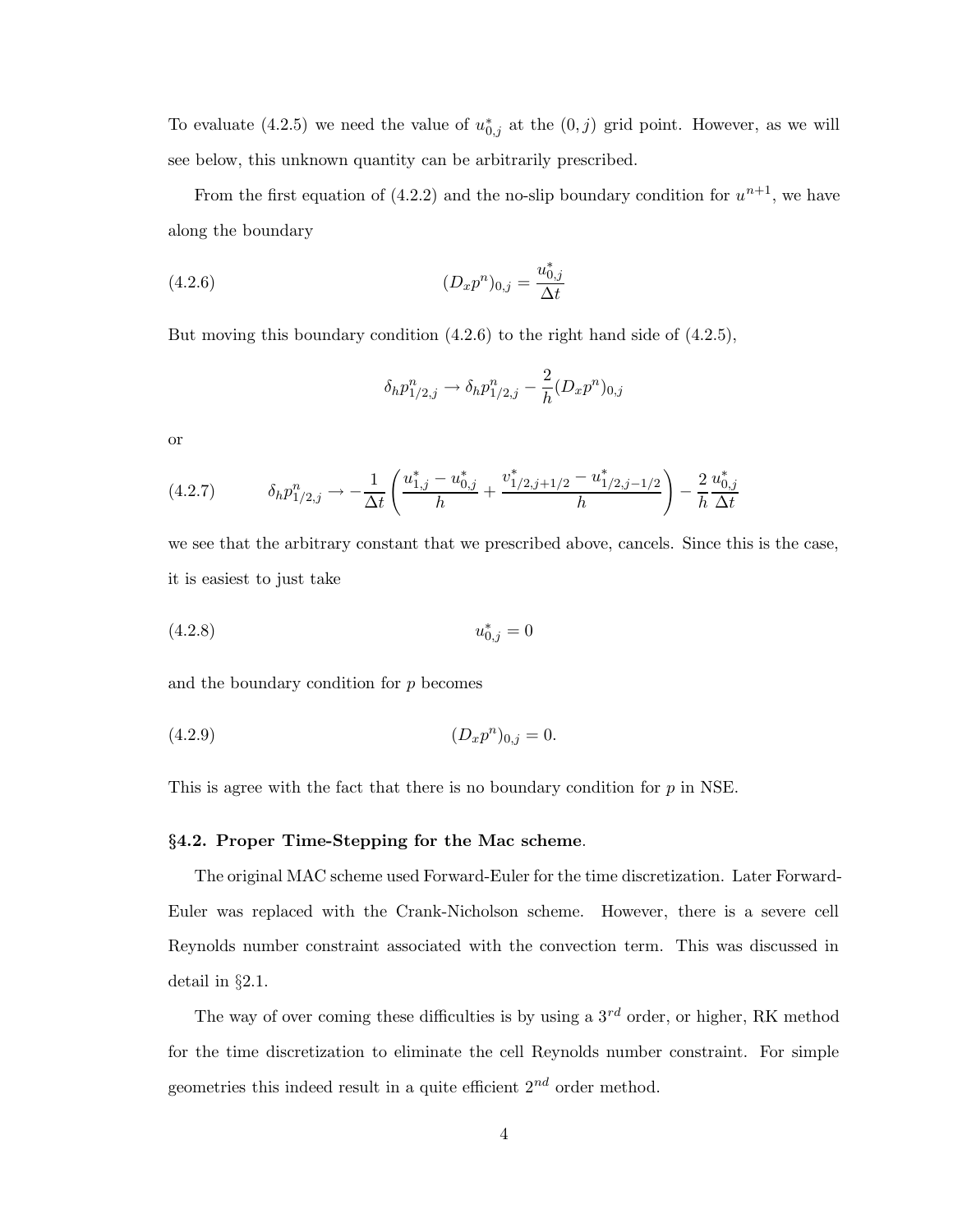# Chapter 2. Basic Numerics

In this chapter we will discuss some basic numerical issues in the computation of incompressible flow. These include such topics as stability, consistency, boundary conditions, efficient time stepping, etc. We will focus on each of these issues individually, identifying the main difficulties associated with each, which will be illustrated through the use of simple model problems. This approach will result in a thorough and clean exposition of the derivation, analysis, and implementation of numerical methods for the given model problem. Once this is accomplished, hopefully more realistic problems can be tackled by systematically applying the lessons we have learned. This will be exactly our approach in later chapters when we examine the current state of the art methods for computing incompressible flows. Also provided in each subsection is a set of exercises which are meant to illustrate more technical aspects of the material, along with programming problems for one to numerically examine the individual issues raised.

#### §2.1. Time Marching and Numerical Methods for ODE

The time marching in the fluids computations follows the simple techniques developed for the following ODE:

$$
(2.1.1) \t\t u' = f(u)
$$

More precisely, we shall explain that the issues raised in the development of numerical methods to approximate the solutions of ODEs actually are rooted in numerical approximations of PDEs which describe some basic physical phenomena such as convection, diffusion, and reactive sources. The main issue of stiffness associated with an ODE, and the stability region analysis of a given numerical method, really comes from numerical PDEs. Indeed, for the ODE (2.1.1), any consistent numerical discretization will converge as long as the function  $f(u)$  is locally Lipschitz continuous, and the solution u is sufficiently smooth. More over, if  $f(u)$  is smooth, any consistent method will give full accuracy<sup>1</sup>. However, when we

 ${}^{1}$ See exercise 2.1.1.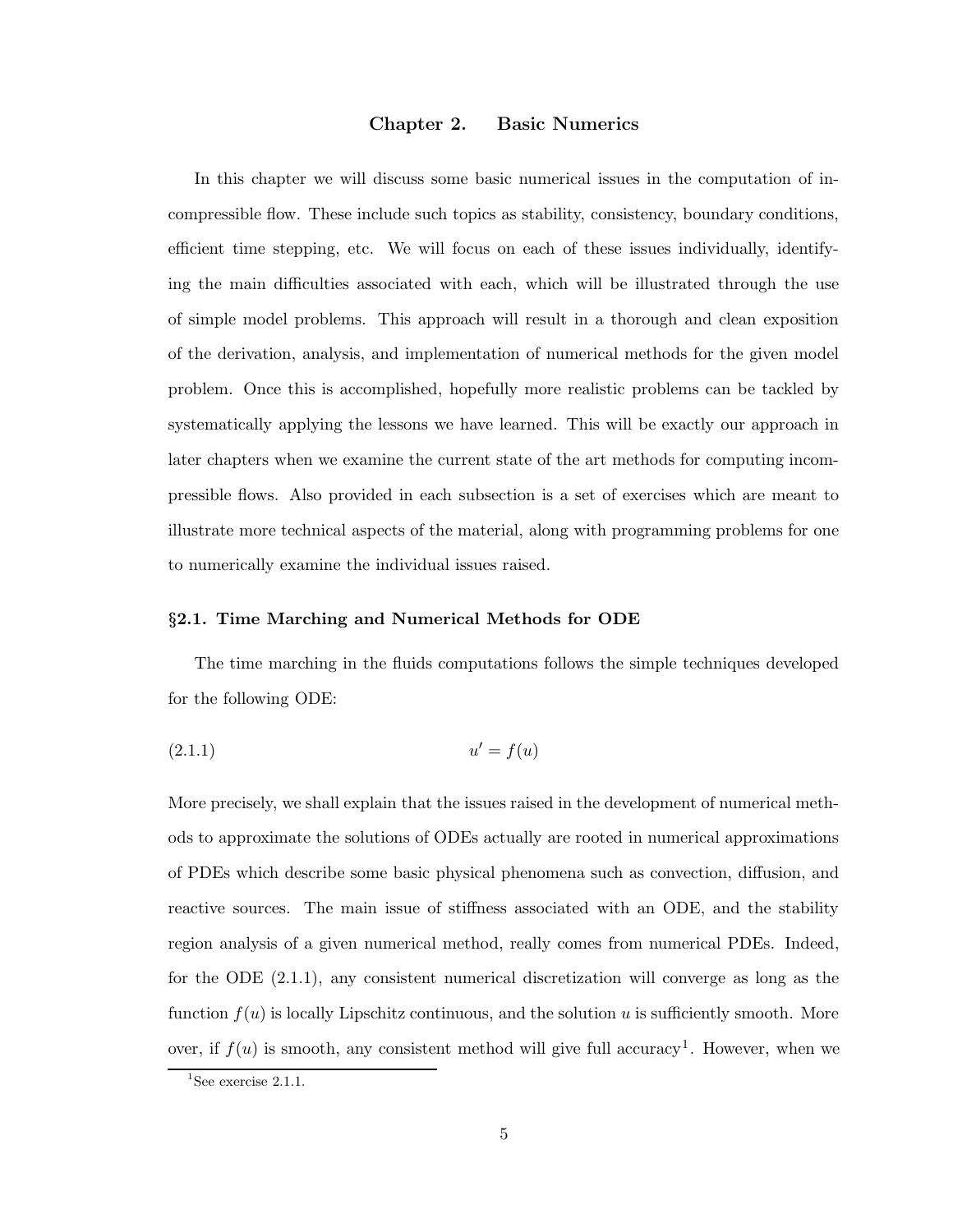develop numerical methods for an ODE, we usually require that the numerical method is stable for the following scalar linear ODE:

$$
(2.1.2) \t\t u' = \lambda u
$$

For this simple equation the idea of stiffness translates into a  $\lambda$  with both a large negative real part and large imaginary part, negative or positive. The real part of  $\lambda$  represents the dissipative effect, which is always negative, and usually falls in the region  $\text{Re}\lambda \in [-\nu/h^2, 0]$ where  $\nu$  is the diffusion coefficient and h is spatial grid size. The imaginary part of  $\lambda$ represents the convective effect and is usually bounded by  $ah$ , where  $a$  is the wave speed for the convection. This can be explained more clearly by the following convection diffusion equation:

$$
(2.1.3) \t\t\t u_t = au_x + v u_{xx}
$$

with a periodic boundary condition  $u(t, 0) = u(t, 2\pi)$ . The solution can be expanded in a Fourier series,  $u(x,t) = \sum_k \hat{u}_k(t) \exp(ikx)$ . For each mode  $\hat{u}_k(t)$  we have

$$
\partial_t \hat{u}_k(t) = (iak - \nu k^2) \hat{u}_k(t)
$$

with  $\lambda = iak - \nu k^2$ . The same is true for the discrete system:

(2.1.4) 
$$
\partial_t u_j = a \frac{u_{j+1} - u_{j-1}}{2h} + \nu \frac{u_{j+1} - 2u_j + u_{j-1}}{h^2}
$$

where  $u_j(t) \sim u(x_j, t)$ ,  $x_j = jh$ , for  $j = 1, \dots, n$ , and  $h = 2\pi/n$  is the grid size. Expand the solution of (2.1.4) using a discrete Fourier series

$$
u_j(t) = \sum_{k=0}^n \hat{u}_k(t) \exp(ikx_j).
$$

For each mode  $k$ , we have

(2.1.5) 
$$
\partial_t \hat{u}_k(t) = (i\frac{a}{h}\sin(kh) - 4\frac{\nu}{h^2}\sin^2(kh/2))\hat{u}_k(t)
$$

where

(2.1.6) 
$$
\lambda = i \frac{a}{h} \sin(kh) - 4 \frac{\nu}{h^2} \sin^2(kh/2), \text{ for } k = 1, \dots, n
$$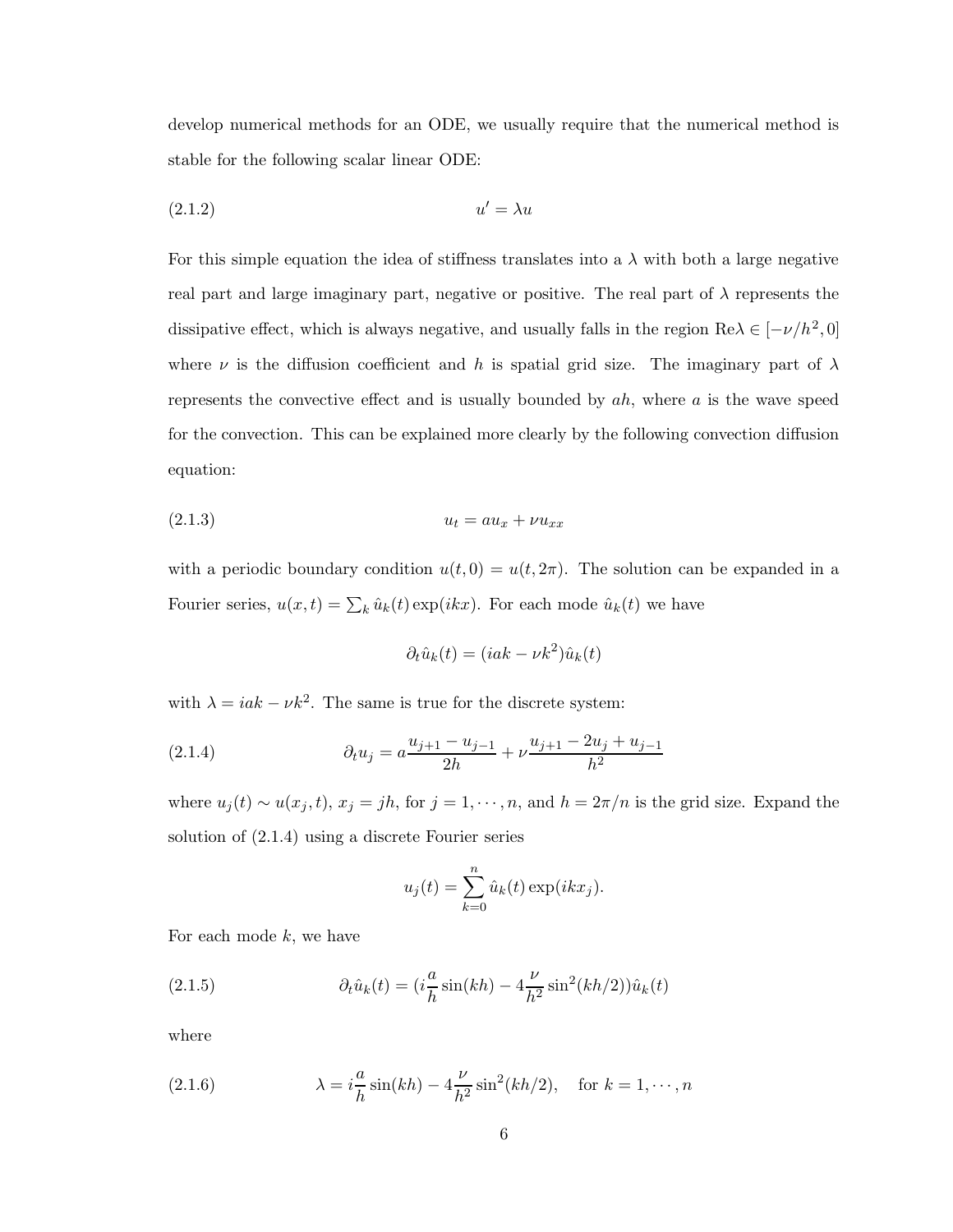There are basically two types of discretizations: implicit or explicit. Obviously, an explicit scheme is (much) more efficient than an implicit one. The main purpose for using an implicit scheme is to insure stability and the use of a large time step. Methods for time dependent problems may be very different from methods used to solve steady state problems. Sometimes in fluid computations, the convection term may be treated explicitly, while the diffusion term is treated implicitly. This is the case in the projection method<sup>2</sup>.

Let us first review explicit schemes.

# First order explicit scheme, – forward Euler

(2.1.7) 
$$
u^{n+1} = u^n + \Delta t f(u^n)
$$

To study the stability, we apply the above scheme to the linear equation (2.1.2) and write it as a recursive formula

$$
(2.1.8) \t\t un+1 = (1 + \lambda \Delta t)un
$$

The stability is clearly given by

$$
(2.1.9) \t\t\t |1 + \lambda \Delta t| < 1
$$

The set of all  $\lambda$  that satisfy the above equation defines the stability region of the method. Applying this to (2.1.6), we have

(2.1.10) 
$$
\left(\frac{a\Delta t}{h}\right)^2 \cos^2(kh/2) + \left(\frac{2\nu\Delta t}{h^2}\right)^2 \sin^2(kh/2) \le \frac{2\nu\Delta t}{h^2}
$$

This basically requires that<sup>3</sup>

$$
\frac{a\Delta t}{h} \le \frac{2\nu\Delta t}{h^2} \le 1
$$

The first inequality gives

(2.1.12) Re<sup>c</sup> ≡ ah ν ≤ 2

 $2$ see exercise 2.1.2

 $3A$  better explanation is to use energy estimate or maximum principle, see exercise 2.1.3 and 2.2.2.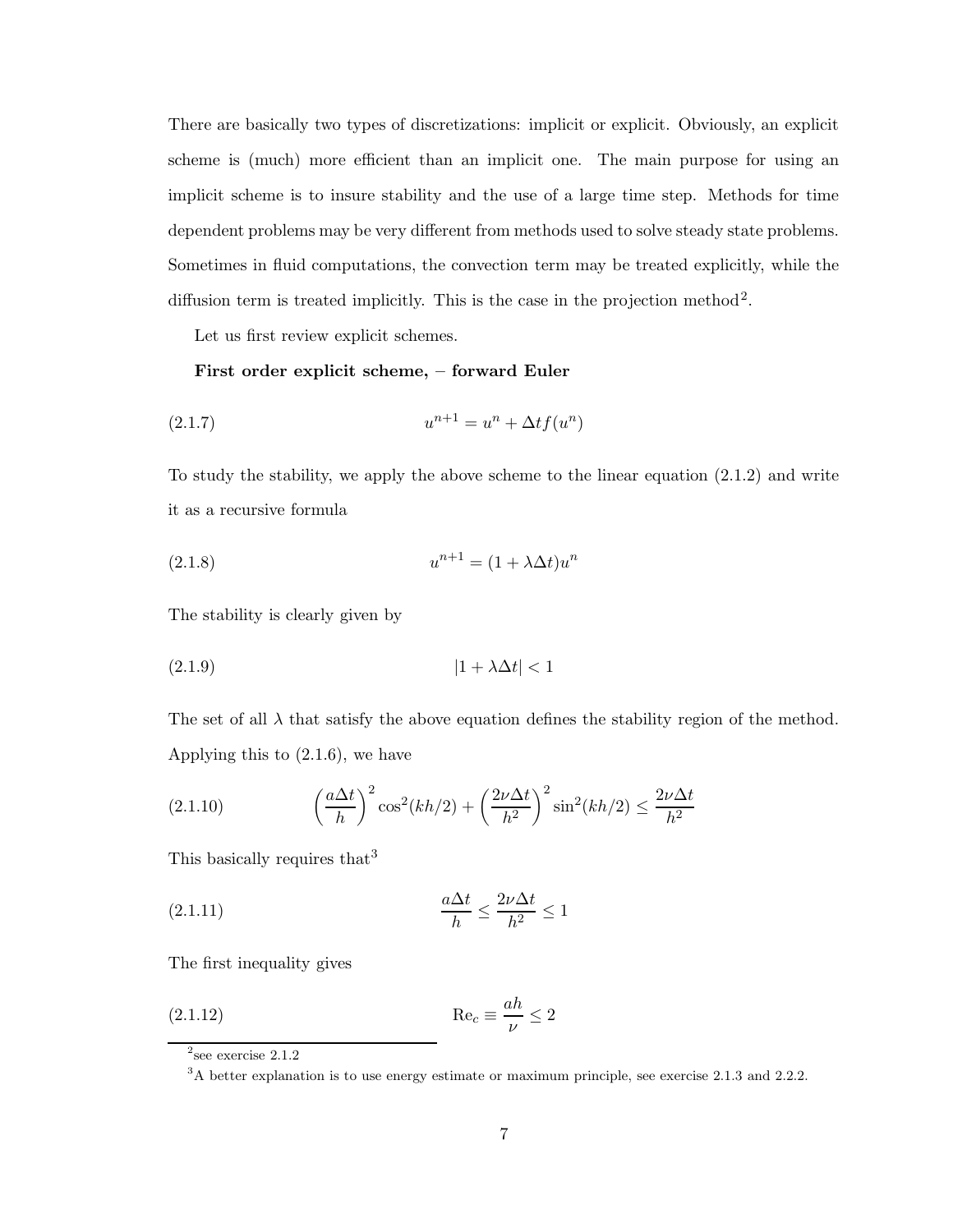$\text{Re}_c$  is known as the *cell Reynolds number* or *numerical Peclet number*. The inequality (2.1.12) is known as the cell Reynolds number constraint and it imposes a very strong restriction on the spatial grid size. For the convection equation itself( $\nu = 0$ ), the forward Euler scheme with central differencing is un-conditionally unstable. Thus we see that the diffusion term plays the role of stabilizing the scheme. We will show later that the cell Reynolds number constraint is an unnecessary one. It can be avoided by simply using a high order explicit time discretization. The second inequality in  $(2.1.11)$  is the stability condition coming from the diffusion term, which must always be enforced for an explicit scheme.

## Second order explicit schemes

Now we consider second order schemes for the time discretization. These corresponding to either the mid-point rule or trapezoidal rule(which is better known as Heun's method). The *mid-point rule* gives:

(2.1.13) 
$$
\begin{cases} u^* = u^n + \frac{1}{2} \Delta t f(u^n), \\ u^{n+1} = u^n + \Delta t f(u^*) \end{cases}
$$

and Heun's method gives:

(2.1.4) 
$$
\begin{cases} u^* = u^n + \Delta t f(u^n), \\ u^{n+1} = u^n + \Delta t (f(u^*) + f(u^n))/2 \end{cases}
$$

For linear equation (2.1.2) both schemes reduce to

$$
u^{n+1} = (1 + \beta + (\beta)^2 / 2)u^n
$$

where  $\beta = \lambda \Delta t$ . The above formula comes from the Taylor expansion of exp( $\beta$ ) up to second order accuracy. The stability region is given by

$$
(2.1.15) \t\t\t |1 + \beta + (\beta)^2/2| \le 1
$$

The Runge-Kutta(RK) methods One possible third order RK method is given by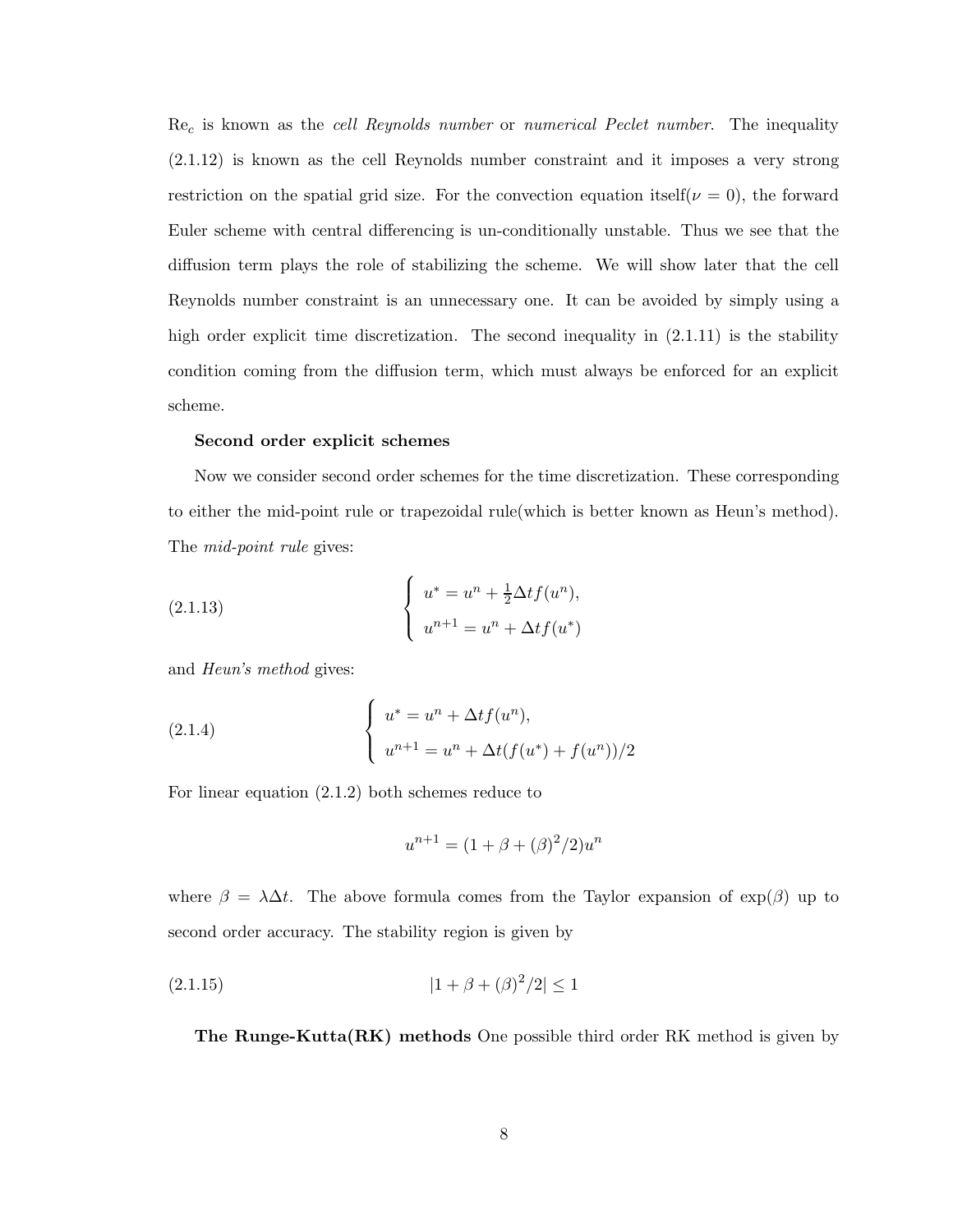Heun's:

(2.1.16)  

$$
\begin{cases}\nu_1 = u^n + \frac{1}{3} \Delta t f(u^n), \\
u_2 = u^n + \frac{2}{3} \Delta t f(u_1), \\
u^{n+1} = \frac{1}{4} (u^n + 3u_1) + \frac{3}{4} \Delta f(u_2)\n\end{cases}
$$

 $\epsilon$ 

For the linear ODE (2.1.2), the above scheme reduces to

$$
u^{n+1} = (1 + \beta + \frac{1}{2!}\beta^2 + \frac{1}{3!}\beta^3)u^n
$$

(Just look at the Taylor expansion of  $exp(\beta)!$ ). The stability region is given by

$$
(2.1.17) \t\t\t |1 + \beta + \frac{1}{2!}\beta^2 + \frac{1}{3!}\beta^3| \le 1
$$

Jameson proposed the following three stage RK method for the linear equation (2.1.2),

(2.1.18) 
$$
\begin{cases} u_1 = u^n + \frac{1}{3} \Delta t f(u^n) \\ u_2 = u^n + \frac{1}{2} \Delta t f(u_1) \\ u^{n+1} = u^n + \Delta t f(u_2) \end{cases}
$$

This is a second order scheme for the nonlinear problem<sup>4</sup>. For the linear problem  $(2.1.16)$ and (2.1.18) have identical stability regions. Nevertheless, (2.1.18) is easier to program (all steps are forward euler) and requires less memory than (2.1.16). This scheme is especially useful for steady state computations.

To minimize the stability restriction coming from the convection term, we seek a method whose stability region encompasses as large a portion of the imaginary axis as possible<sup>5</sup>. If one if willing to sacrifice accuracy, among all possible second order three-stage RK methods the following scheme optimizes the stability region due to the convection term:

(2.1.19) 
$$
\begin{cases} u_1 = u^n + \frac{1}{2} \Delta t f(u^n) \\ u_2 = u^n + \frac{1}{2} \Delta t f(u_1) \\ u^{n+1} = u^n + \Delta t f(u_2) \end{cases}
$$

 $4$ See exercise 2.1.4.

<sup>5</sup>See exercise 2.1.5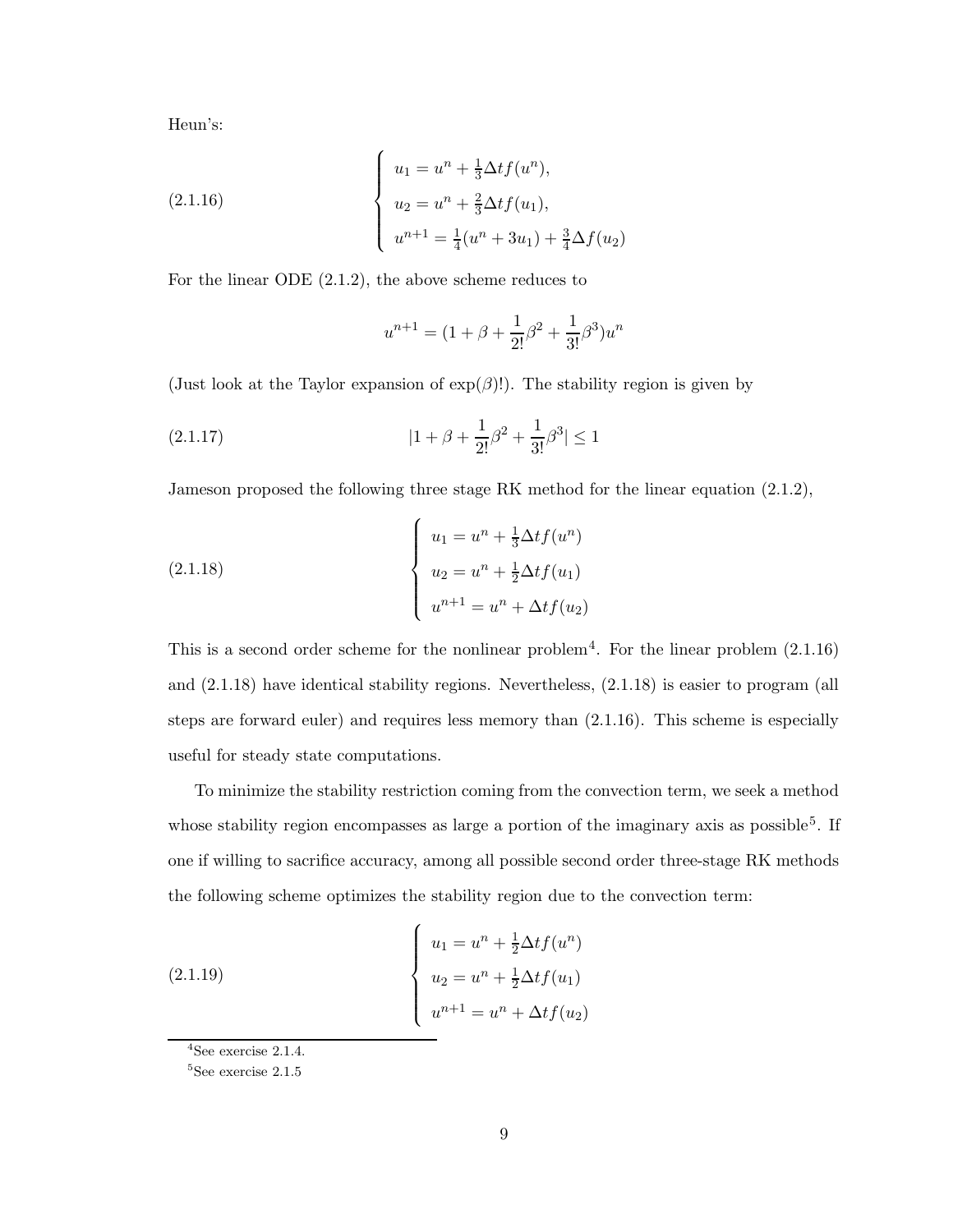The stability region is given by

$$
(2.1.20) \t\t\t |1 + \beta + \frac{1}{2}\beta^2 + \frac{1}{4}\beta^3| \le 1
$$

One important fact is that the stability region in  $(2.1.20)$  covers  $i[-2, 2]$  along the imaginary axis. Plugging into (2.1.6) for  $\lambda$ , this tells us that the convection term will be stable under the standard CFL constraint  $a\Delta t \leq 2h$ . Thus, no help is required from the diffusion term. This is remarkable! It tells us that we can compute large Reynolds flow without having any cell Reynolds number constraint 6 .

The fourth order classic Runge-Kutta method is given by,

(2.1.21) 
$$
\begin{cases} u_1 = u^n + \frac{1}{2} \Delta t f(u^n), \\ u_2 = u^n + \frac{1}{2} \Delta t f(u_1), \\ u_3 = u^n + \Delta t f(u_2), \\ u^{n+1} = \frac{1}{3}(-u^n + y_1 + 2y_2 + y_3) + \frac{1}{6} \Delta t f(u_3) \end{cases}
$$

for the linear ODE (2.1.2), it reduces to

$$
u^{n+1} = (1 + \beta + \frac{1}{2!}\beta^2 + \frac{1}{3!}\beta^3 + \frac{1}{4!}\beta^4)u^n
$$

The stability region is given by

(2.1.22) 
$$
|1 + \beta + \frac{1}{2!}\beta^2 + \frac{1}{3!}\beta^3 + \frac{1}{4!}\beta^4| \le 1
$$

The stability region covers  $i[-2.7, 2.7]$  in the imaginary axis.

We shall also remark that the basic structure in all the above schemes is forward euler. We can easily modify a code once have the forward euler version.

## The multi-step method

There is much more to be said concerning optimizing the stability regions restrictions coming from the convection term if one is willing to investigate multi-step methods. This is very important for the unsteady fluids computation. We will only describe two ways to design multi-step methods: Adams-Bashforth(A-B) approach and the backward differential approach.

 ${}^{6}$ See exercise 2.1.5, 2.1.6.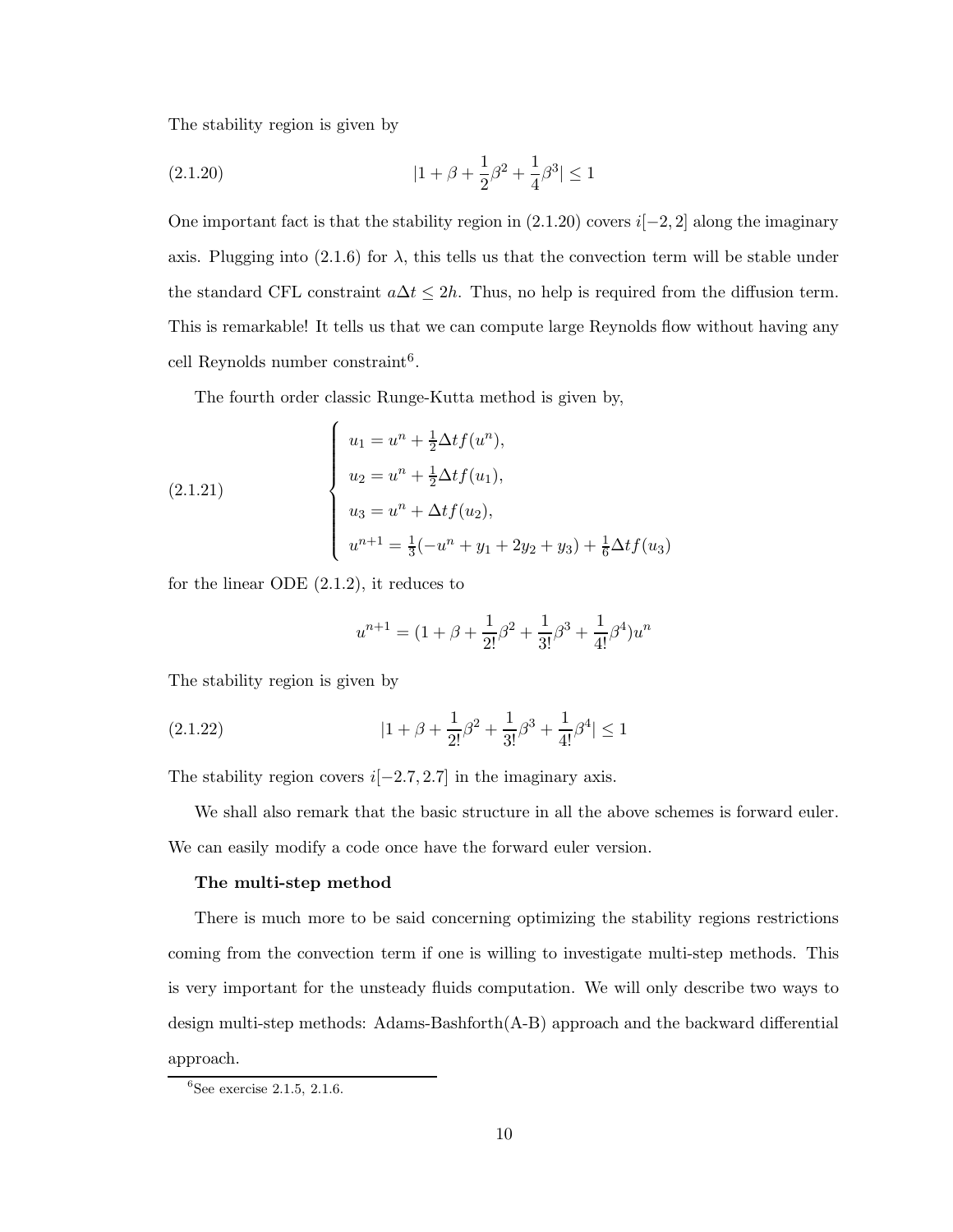In the Adams-Bashforth approach, we reformulate the ODE (2.1.1) in the following integral form:

(2.1.23) 
$$
u^{n+1} = u^n + \int_{t^n}^{t^{n+1}} f(u(t)) dt
$$

and extrapolate  $(f(u))(t)$  from the points  $t^n, t^{n-1}, \cdots$ . The second order A-B scheme is given by:

(2.1.24) 
$$
u^{n+1} = u^n + \Delta t \left(\frac{3}{2} f(u^n) - \frac{1}{2} f(u^{n-1})\right)
$$

For the linear equation (2.1.2) the above equation reduces to

$$
u^{n+1} = u^n + \beta \left(\frac{3}{2}u^n - \frac{1}{2}u^{n-1}\right).
$$

Letting  $u^n = z^n$  gives the following characteristic equation:

(2.1.25) 
$$
z^2 - z = \beta(\frac{3}{2}z - \frac{1}{2})
$$

and the stability region is given by

(2.1.26) 
$$
\beta = \frac{2(z^2 - z)}{3z - 1}, \quad |z| \le 1.
$$

For the general explicit multi-step methods, the characteristic equation becomes

$$
\sigma(z) = \beta \rho(z)
$$

whose stability region is given by

$$
\beta = \frac{\sigma(z)}{\rho(z)}, \quad |z| \le 1.
$$

where  $\rho(z)$  describes the approximation for the right side of (2.3), and  $\sigma(z)$  describes the approximation of the left side of (2.3). In the Adams-Bashforth approach,  $\sigma(z) = z^n$  $z^{n-1}$  where n is the order of the method. In the backward differential approach, we use  $u^{n+1}, u^n, \dots$ , to obtain a high order approximation of  $\partial_t u$  in (2.1). The stability analysis is effectively the same as that just outlined above for the A-B methods. See exercise 2.1.8.

## Implicit Schemes and Predictor-Corrector methods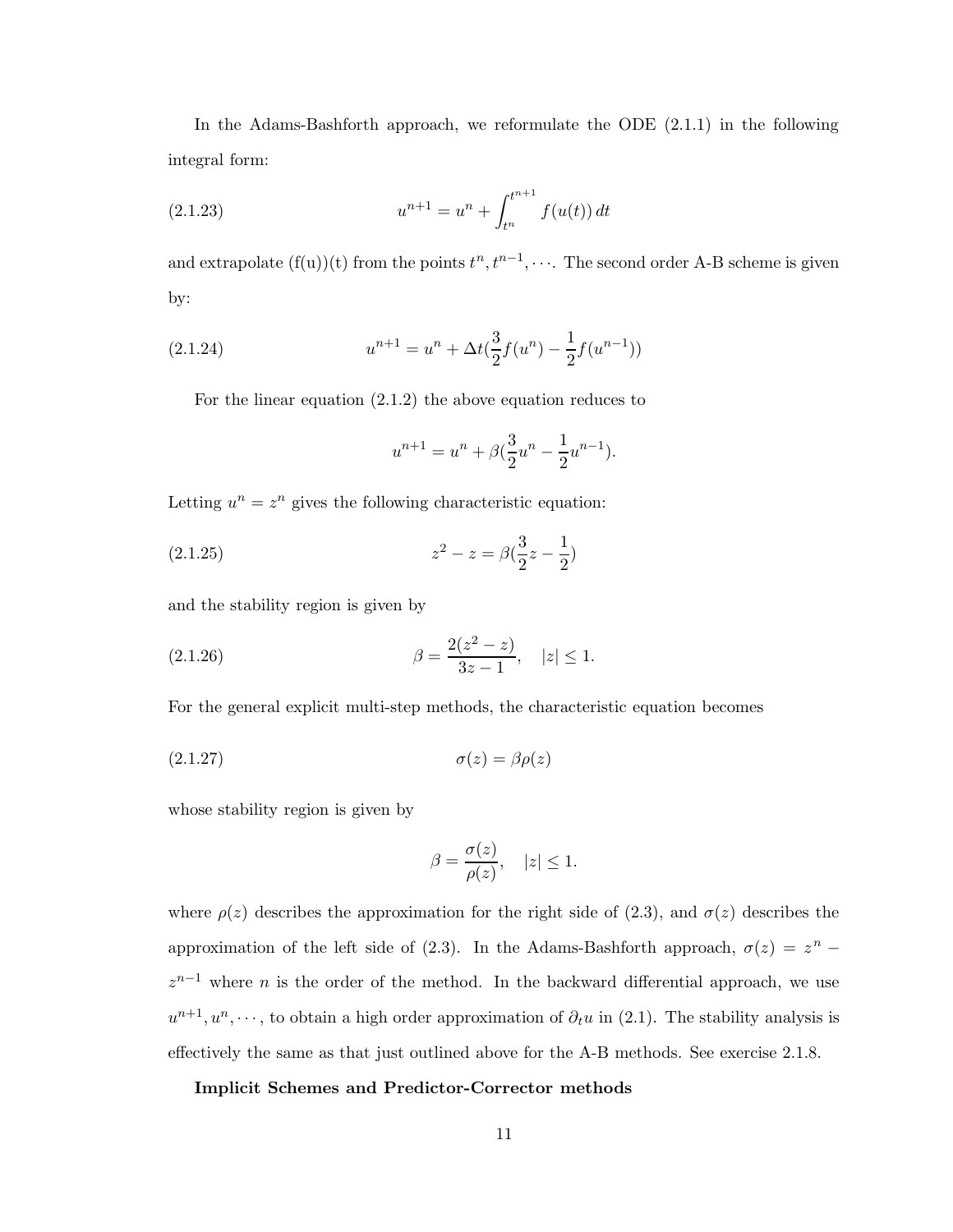An easy way to solve the stability problems associated with fluids computations is to blindly use implicit schemes. Unfortunately, this approach is widely used in the field. The implicit treatment of the convection term results in a very large sparse nonlinear system that we must solve. This is usually not too much more expensive to solve than solving a very large sparse linear system by using Newton's method. The second order convergence of Newton's method can usually be achieved since we have a very good initial guess, namely,  $u<sup>n</sup>$ . Nevertheless, one should only use this implicit approach when the cost of the time stepping is the main issue. This is the case for steady state or low Reynolds number flow computations.

The standard first and second order implicit schemes are backward Euler and the Crank-Nicholson(C-N) scheme, respectively. They are as follows.

(2.1.28) 
$$
u^{n+1} = u^n + \Delta t f(u^{n+1})
$$

(2.1.29) 
$$
u^{n+1} = u^n + \frac{1}{2}\Delta t(f(u^{n+1}) + f(u^n))
$$

The stability regions for the above two schemes are given by

(2.1.30) 
$$
|1 - \beta| \ge 1, \qquad |2 - \beta| \ge |2 + \beta|
$$

respectively. Notice that both of them cover all the left half plane  $Re\lambda \leq 0$ . A scheme with this property is called A-stable scheme. Dahlquist showed that any A-stable scheme is at most second order accuracy<sup>7</sup>.

A general way to obtain other implicit multi-step methods is through the Adams-Moulton approach which uses the points  $t^{n+1}, t^n, \dots$  to interpolate  $f(u)(t)$  at the right hand side of the integral (2.1.23). C-N is the second order A-M scheme, and the third order scheme is given by

(2.1.31) 
$$
u^{n+1} = u^n + \frac{1}{12} \Delta t (5f(u^{n+1}) + 8f(u^n) - f(u^{n-1}))
$$

We can sometimes solve the equation arising from the use of an implicit scheme by iteration. An effective way of doing this is the so called predictor-corrector methods. We

<sup>7</sup>See exercise 2.1.7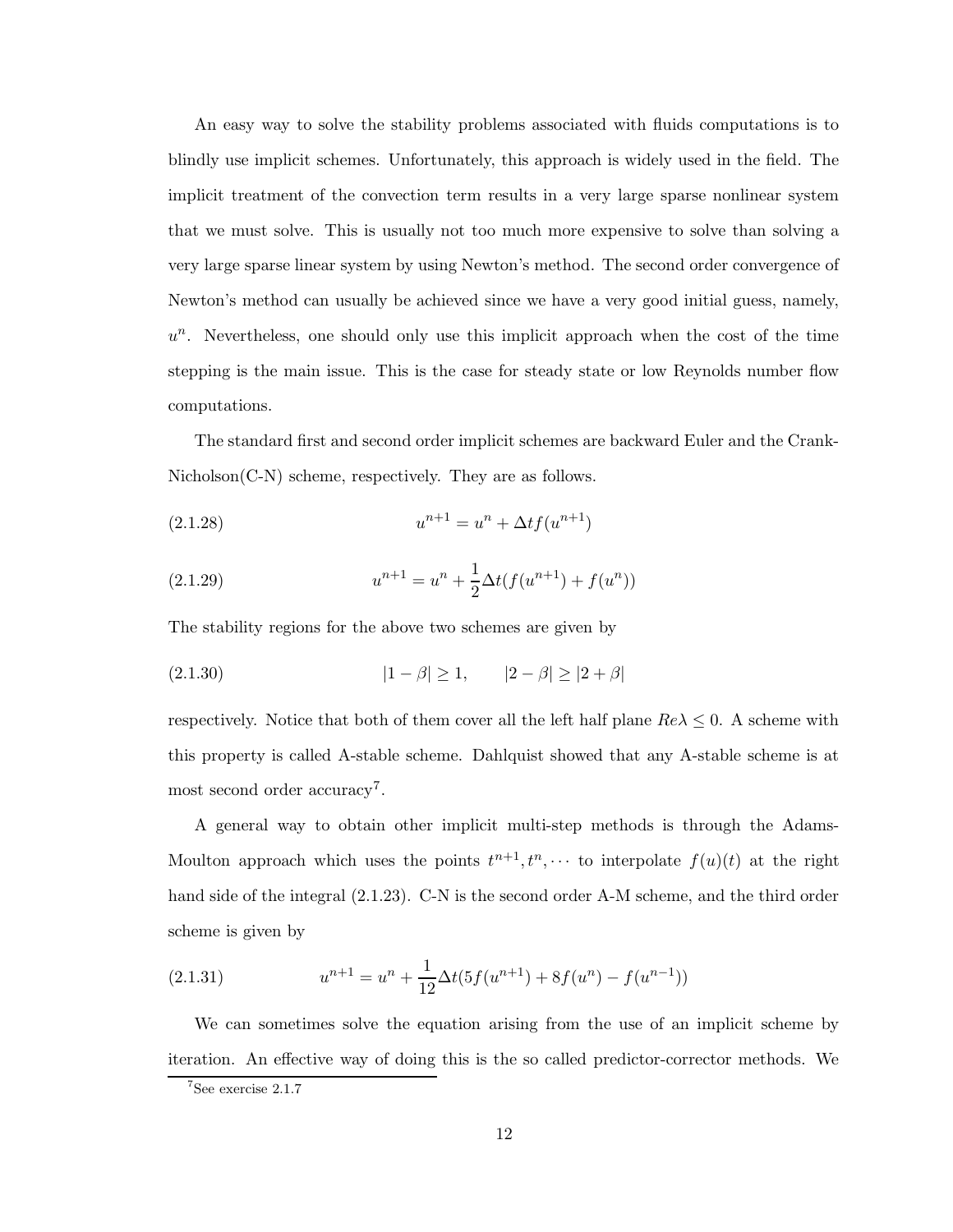first use an explicit scheme, say A-B method, to obtain a good initial guess to  $\tilde{u}^{n+1}$ . We then use it to evaluate  $f(\tilde{u}^{n+1})$  in the implicit scheme, say an A-M method. You can gain more stability by repeated iteration<sup>8</sup>. This kind of approach is known as Adams-Moulton predictor-corrector methods. More detail discussion can be found in Gears book.

# Exercise:

- 1. Suppose the function  $f(u)$  in ODE (2.1) is locally Lipschitz continuous. Show that any consistent numerical method will converge when the solution is smooth. Furthermore, if  $f(u)$  is smooth, then the numerical method will have full accuracy, that is you should be able to obtain an error estimate up to the order of the truncation error.
- 2. Perform the stability analysis for (2.4) with the convection term discretized with the second order A-B method, and the diffusion term discretized with the C-N method. This treatment is used in the second order projection methods for NSE.
- 3. Using energy estimates, or the maximum principle, give a stability and error estimate for the forward Euler discretization of (2.4) which satisfies the stability condition (2.11). Could you get a better stability condition? Can you do the same analysis for the mid-point rule?
- 4. Show that the three stage RK methods (2.18) and (2.19) are only second order accurate. Perform an accuracy check and compare the results with a true third order scheme (2.16).
- 5. Show that (2.19) gives the largest stability region along the imaginary axis among all second order three stage RK methods. Show, by numerical computation, that the scheme is stable under the standard CFL condition for the convection diffusion problem (2.4), when the diffusion coefficient is zero. Compare it with the first and second order explicit schemes.

<sup>8</sup>See exercise 2.1.9.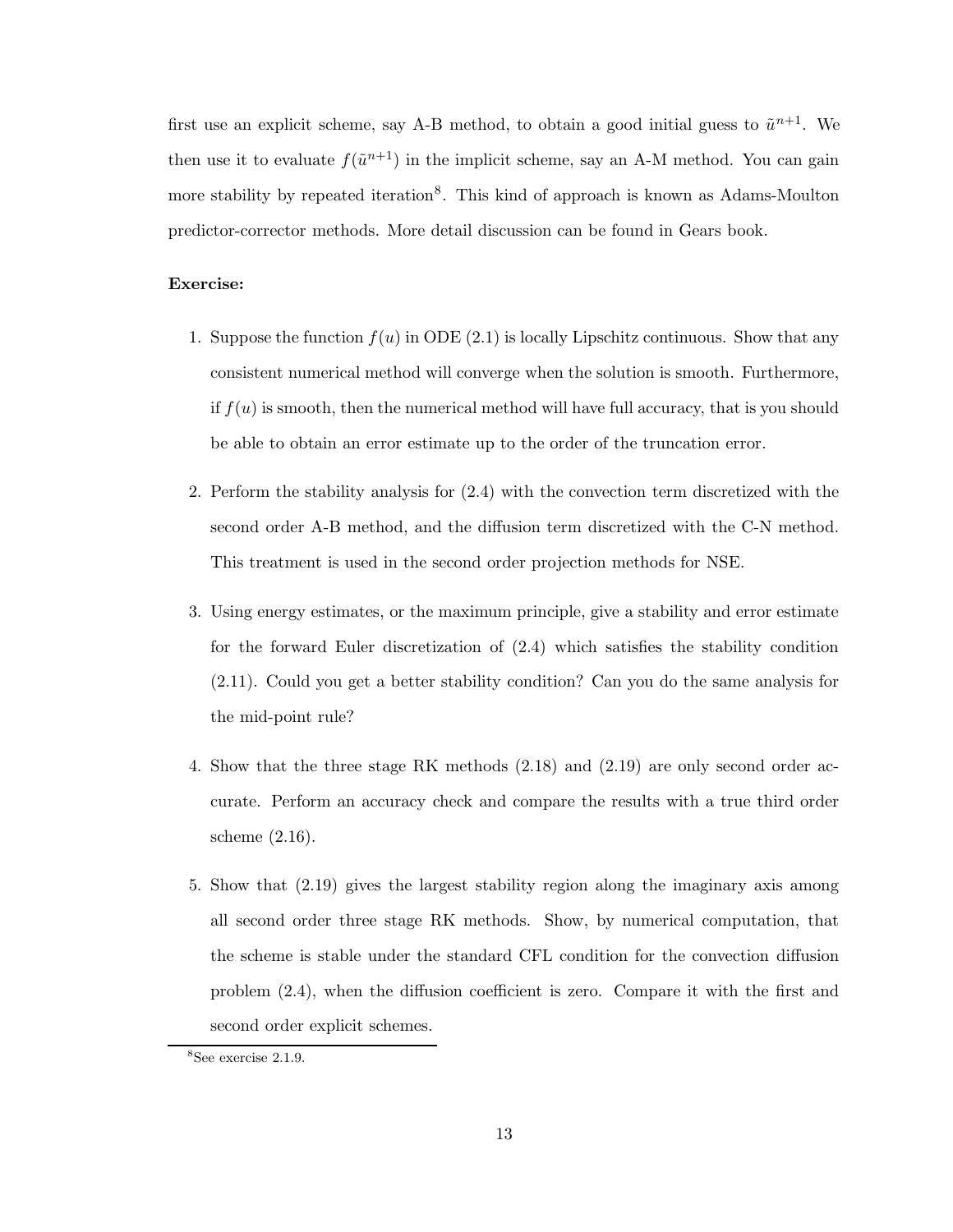- 6. Show the second order accuracy, both in time and space, for the three stage RK (2.9) for the convection diffusion problem (2.4) under the standard CFL condition  $|a|\Delta \leq h$ , and diffusion stability condition  $2\nu\Delta \leq h^2$ . Could you extend this result for case of  $\nu = 0$  and the case of the variable convection speed  $a(x)$ ?
- 7. Prove the Dahlquist theorem: An A-stable scheme is at most second order accuracy.
- 8. Derive the class of multi-step schemes using the backward differential approach and find their stability regions.
- 9. Show, numerically, that the Adams-Moulton predictor-corrector methods have larger stability regions compared with those of the A-B methods. Do you gain more stability if you perform more iterations in the corrector step?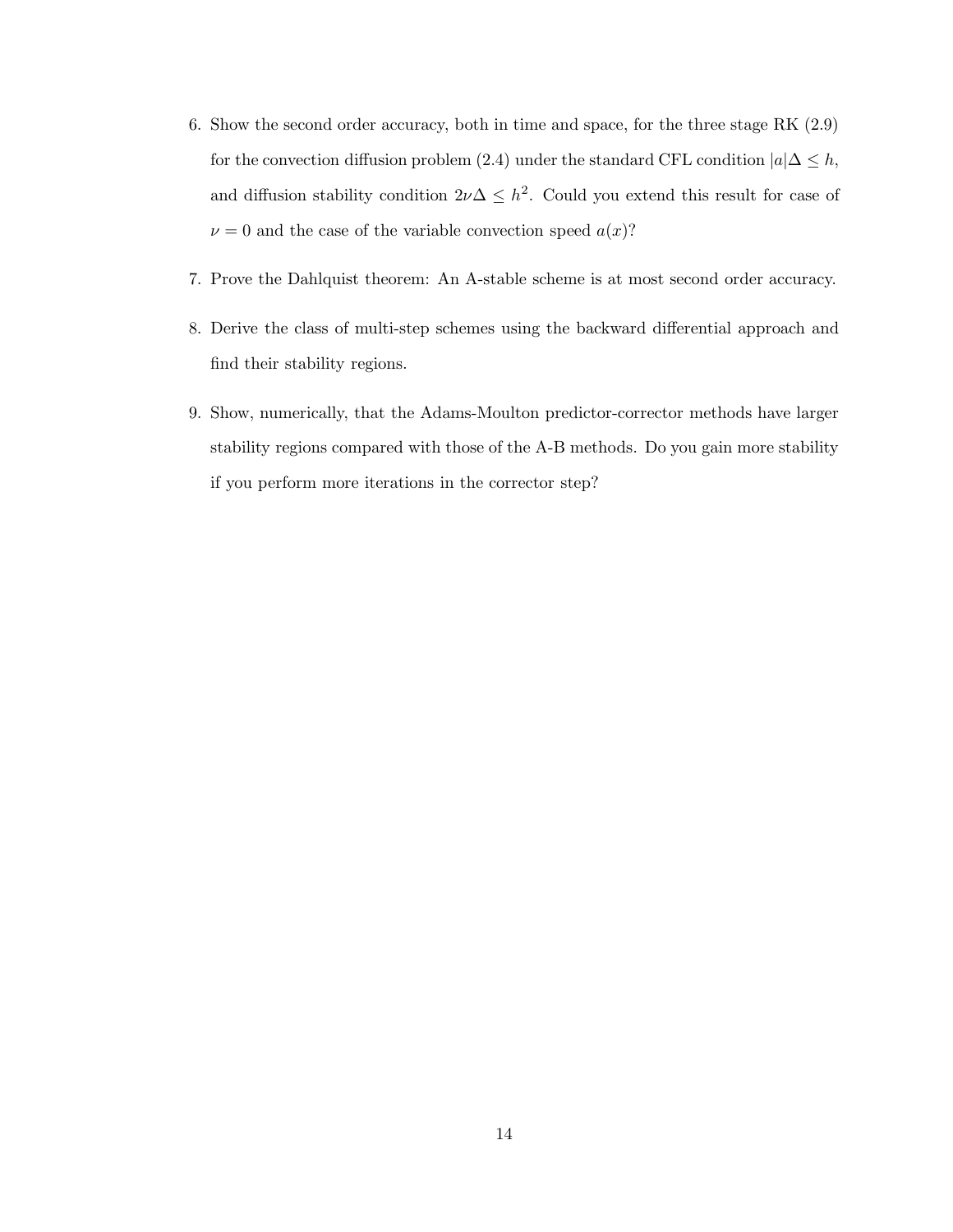# §2.2. Issues concerning resolution, central or upwind discretization, Reynolds Number, boundary Layer, shear layer and shock layer

Back to the convection diffusion equation:

$$
(2.2.1) \t\t u_t = au_x + v u_{xx}.
$$

We analyzed in section (2.1) the stability restrictions that arise from both the spatial and time discretizations of (2.2.1) in the case of periodic boundary conditions,  $u(t, 0) = u(t, 2\pi)$ . A cell Reynolds constraint results when we use a low order explicit time discretization along with centered spatial differencing. This cell Reynolds constraint can easily be overcome by using a higher order explicit time discretization, or more costly implicit time discretization.

The solution of (2.1.3) with periodic boundary conditions will be smooth if the initial data is smooth. In this case we were able to easily analyze the stability region of the numerical scheme. Similar conclusions can be reached in the case of variable coefficients, and even a nonlinear problem, as long the solution is smooth. In the case of resolved computational solutions of practical incompressible flows, the analysis in the previous section can be viewed as a basic guideline in examine the stability of the time discretization. By resolved we mean that at least 8 to 10 points are present per wave structure in the true solution. We should elaborate this point. Imagine a flow along a wall. Very near to the wall the flow is considerably different in character from the flow away from the wall. This is due to the effects of friction, whose magnitude you can think of as represented by, more or less,  $1/Re$ . The flow structure near the wall is referred to as the boundary layer, for obvious reasons. It is physical! It's thickness is typically on the order of  $1/\sqrt{Re}$ , and one should have at least 8 to 10 computational points in this region if one is to say that we have computed a reliable solution. So typically we must take  $h \leq 1/10\sqrt{Re}$ . This is considerably less restrictive then the cell Reynolds number constraint.

However, suppose we impose a fixed boundary condition for (2.1.3), say,

$$
(2.2.2) \t\t u(0,t) = 1, \t u(1,t) = 0.
$$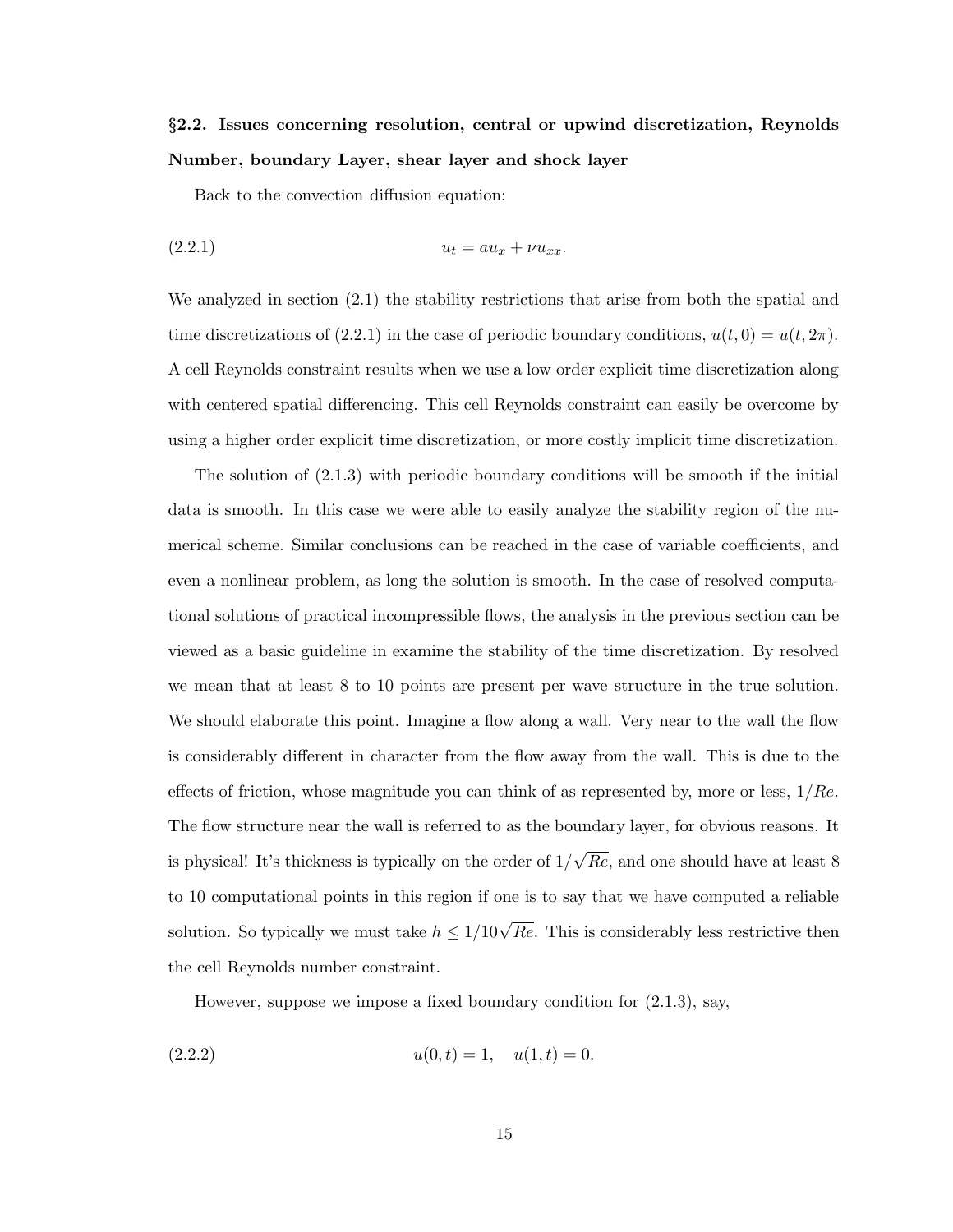The solution will reach the steady solution represented by the solution to

(2.2.3) 
$$
au_x + \nu u_{xx} = 0, \quad u(0) = 1, u(1) = 0.
$$

This will occur on a time scale proportional to the typical length divided by the speed $(a)$ . This is referred to as the convective time scale. We can easily solve the steady equation (2.2.3) to obtain the solution

(2.2.4) 
$$
u(x) = (1 - e^{(1-x)a/\nu})/(1 - e^{a/\nu})
$$

There is a boundary layer at right boundary if  $a < 0$ , a boundary layer at left boundary if  $a > 0$ . The width of this boundary layer is of  $O(\nu/a)$ . This is **not** the same boundary layer referred to above in conjunction with the typical incompressible flow.

Using central spatial differencing for the steady equation (2.2.3), we have

$$
u_{j+1} - u_{j-1} + \frac{2\nu}{ah}(u_{j+1} - 2u_j + u_{j-1}) = 0,
$$

or

(2.2.5) 
$$
u_j = \left(\frac{1}{2} + \frac{ah}{4\nu}\right)u_{j+1} + \left(\frac{1}{2} - \frac{ah}{4\nu}\right)u_{j-1}.
$$

When

(2.2.6) Re<sup>c</sup> = |a|h/ν ≤ 2

both of the coefficients in (2.2.5) are positive, which using the maximum principle, shows that the solution is monotone<sup>9</sup> . This cell Reynolds constraint is essential. Without it oscillations, and even instabilities, will occur in the numerical solution. Indeed, if we evaluate the solution at grid point  $x_{n-1}$ , next to the right boundary, we have

(2.2.7) 
$$
u(x_{n-1}) = (1 - e^{-\text{Re}_c})/(1 - e^{-\text{Re}_c/h}) \sim 0.86, \text{ if } \text{Re}_c = 2
$$

for the case  $a < 0$ . The same would occur at the left boundary if  $a > 0$ . Notice that in this example

$$
u(x_{n-1}) = \frac{u(x_{n-1}) - u(x_n)}{u(x_0) - u(x_n)}.
$$

 $\overline{^{9}$ See exercise 2.2.1, 2.2.2.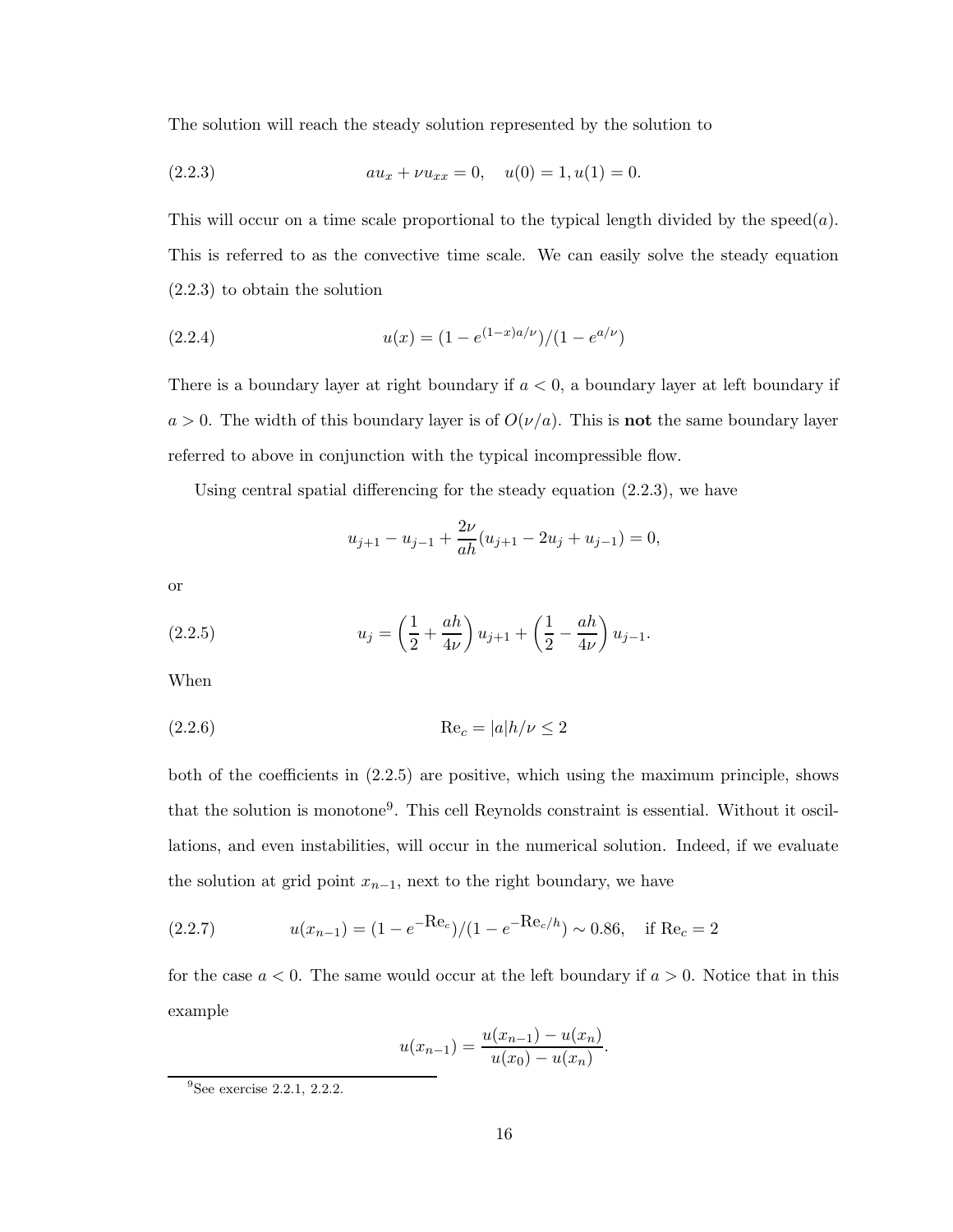Hence, approximately 86% of the boundary layer transition is represented by one point. In this case the boundary layer is clearly under-resolved. But we have satisfied the cell Reynolds number constraint. This shows that stability and resolution are two different issues.

Instead of using central differencing in space, one can use upwind differencing to improve the stability. But the upwind differencing can not improve the accuracy, i.e., the resolution. Indeed, in the upwind approach some numerical viscosity is added to the scheme so that the effective cell Reynolds number is limited to 2 as we will explain below. The state of the art modern shock capturing schemes rely on the fact that one can robustly and effectively add numerical viscosity to a scheme so that a sharp monotone transition will be preserved in the computed shock layer. Usually only a few computational points are present in the shock transition. As we have seen above, this basically says that the effective cell Reynolds number is less than, but close to  $2^{10}$ . To explain this point more clearly, let us look at the upwind scheme:

(2.2.8) 
$$
u_j - u_{j-1} + \frac{\nu}{ah}(u_{j+1} - 2u_j + u_{j-1}) = 0
$$

when  $a < 0$ . This gives

$$
(2+|a|h/\nu)u_j = u_{j+1} + (1+|a|h/\nu)u_{j-1}
$$

and we know that the profile is always monotone<sup>11</sup>. However, lets look at the modified equation for (2.2.8),

(2.2.9) 
$$
au_x + (\nu + |a|h/2)u_{xx} = O(h^2).
$$

This comes from simple Taylor expansion of the upwinding scheme, upto  $O(h^2)$ . Our computed solution using the upwinding scheme better approximates the solution to (2.2.9) than (2.2.3). The effective viscosity in the modified equation is  $\bar{\nu} \equiv \nu + |a|h$  and the effective cell Reynolds number is

(2.2.10) 
$$
\text{Re}_c = \frac{|a|h}{\bar{\nu}} = 2 \frac{|a|h}{\nu + |a|h} \sim 2, \text{ as } \nu \sim 0
$$

 $10$ See exercise 2.2.4.

 $11$ See exercise 2.2.3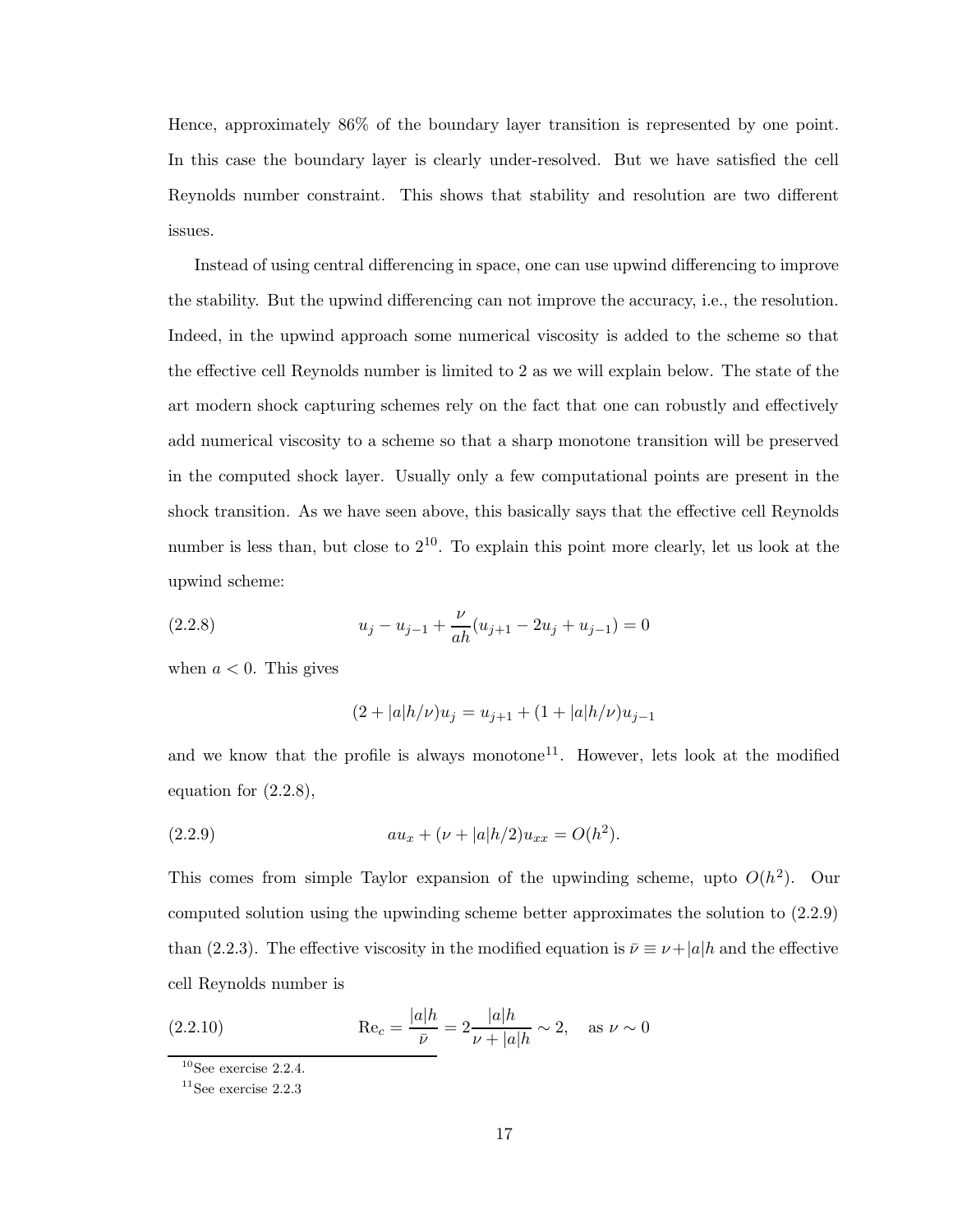Thus, the effective cell Reynolds number is always less than 2. So while we gained better stability, we have completely lost resolution.

# Exercise:

- 1. Show numerically that the center differencing approximation (2.2.5) with boundary condition (2.2.2) converges, and gives a monotone profile in the boundary layer when the cell Reynolds constraint is satisfied. Also, show numerically that the scheme is unstable when the cell Reynolds number is larger than 2.
- 2. Show that the central differencing scheme, applied to (2.2.1), is indeed a monotone scheme when the diffusion stability condition  $2\nu\Delta t \leq h^2$  and the cell Reynolds number constraint are satisfied!
- 3. Show that the upwinding scheme is always stable and gives monotone profiles in the boundary layer even when the diffusion coefficient  $\nu$  is very small. Check the accuracy in the computed steady state solution with the exact solution  $(2.35)$  in the maximum norm. Compare it with the central differencing scheme at the same resolution when the diffusion coefficient is chosen so that the cell Reynolds number is close to 2.
- 4. Use MUSCL scheme or ENO scheme to replace the upwind scheme in the above exercise. Do you get the same result? Can you show that the effective cell Reynolds number in MUSCL scheme is always less than 2? This is a very good research project and is definitely publishable.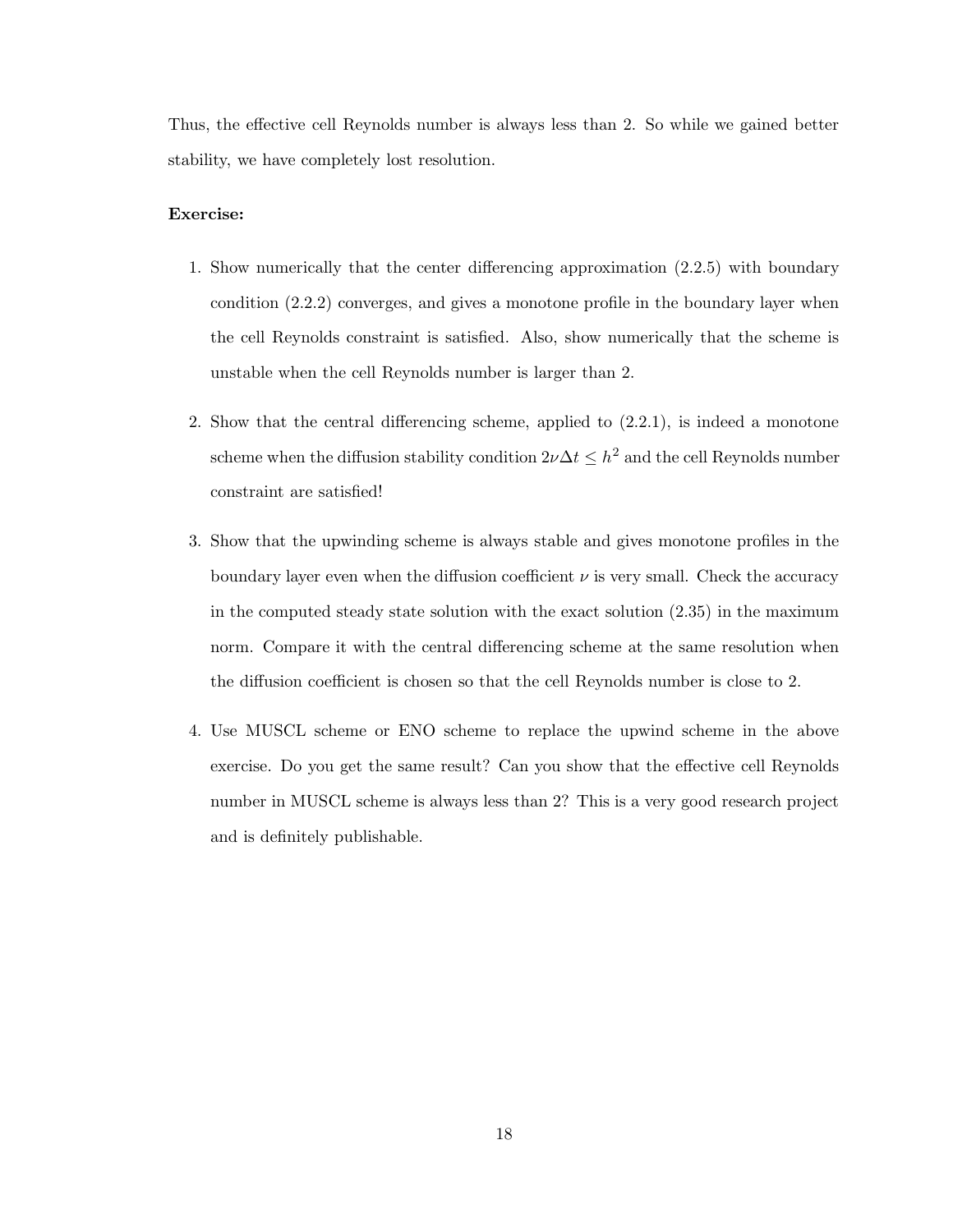## §2.3. Numerical methods for the Poisson equation

For simplicity, we will consider the Poisson equation

$$
\Delta u = f
$$

on a unit square  $\Omega = [0, 1]^2$ , with Dirichlet boundary conditions:

$$
(2.3.2) \t\t u|_{\Gamma} = u_b,
$$

or Neumann boundary condition:

(2.3.3) 
$$
\frac{\partial u}{\partial n} = u_b, \quad \text{on } \Gamma.
$$

where  $\Gamma$  is the boundary of  $\Omega$ . Assume that the boundary data  $u_b$  in (2.3.3) is consistent with (2.3.1), i.e.,

$$
\int_{\Omega} f \, dx \, dy = \int_{\Gamma} u_b \, ds
$$

The solution of  $(2.3.1)-(2.3.3)$  is unique up to to constant. For simplicity, we take the constant to be zero.

We will use the following uniform computational grid:

(2.3.4) 
$$
x_i = ih, y_j = jh, i, j = 0, 1, \dots, n, h = 1/n
$$

Denote the standard second order centered difference operators as

$$
(2.3.5) \t D_x^2 u = \frac{u_{i+1,j} - 2u_{i,j} + u_{i-1,j}}{h^2}, \t D_y^2 u = \frac{u_{i,j+1} - 2u_{i,j} + u_{i,j-1}}{h^2}
$$

Then the standard second order approximation of (2.3.1) is given by

(2.3.6) 
$$
\Delta_h u = f, \quad \Delta_h = D_x^2 + D_y^2.
$$

We will discuss a 4th order compact difference in a later subsection.

## Fast Poisson Solver for Dirichlet Problem

In the case of the Dirichlet boundary condition (2.3.2), the computational point are all of the interior points, and the boundary values are given by the boundary data (2.3.2).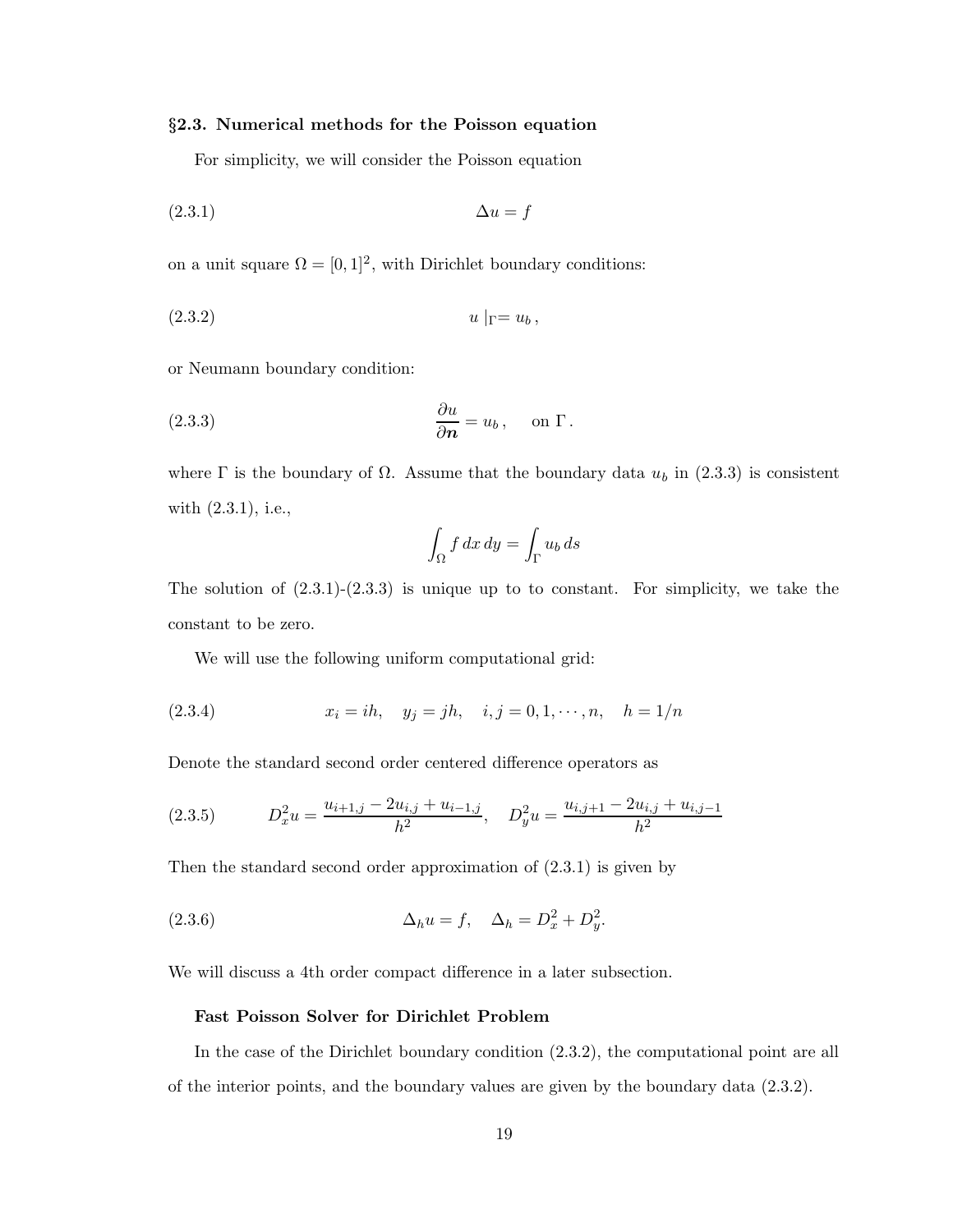The system (2.3.6) can be solved very efficiently via FFT, as we will see below. We first move the boundary data to the right hand side of the system (2.3.6). For instance, along  $x = 0$  we would have

$$
(2.3.7) \t\t f_{1,j} \to f_{1,j} - u_{0,j}/h^2
$$

at the left side boundary. Similarly for other three sides of the boundary Γ. The resulting system can be viewed as a system with homogeneous (zero) boundary data. Taking the Sine transformation of both  $u_{i,j}$  and  $f_{i,j}$ , we have

(2.3.8) 
$$
u_{i,j} = \sum_{k,\ell=1}^{n-1} \hat{u}_{k,\ell} \sin(kx_i \pi) \sin(\ell y_j \pi) \qquad f_{i,j} = \sum_{k,\ell=1}^{n-1} \hat{f}_{k,\ell} \sin(kx_i \pi) \sin(\ell y_j \pi)
$$

For each of the Fourier modes present above, one can easy verify that  $12$ 

(2.3.9) 
$$
D_x^2 \sin(kx_i \pi) = \lambda_k \sin(kx_i \pi), \text{ for } i = 1, 2, \dots, n-1
$$

where

(2.3.10) 
$$
\lambda_k = -\frac{4}{h^2} \sin^2 \left(\frac{k\pi}{2n}\right), \text{ for } k = 1, 2, \dots, n-1
$$

is the Fourier multiplier for the  $D_x^2$  operator. (2.3.6) is thus equivalent to

$$
(2.3.11) \qquad \qquad (\lambda_k + \lambda_\ell) \hat{u}_{k,\ell} = \hat{f}_{k,\ell}
$$

Note that the Fourier multiplier  $\lambda_k + \lambda_\ell \neq 0$  for  $k, \ell = 1, \dots, n - 1$ .

The computation of the solution to  $(2.3.6)$  consists the following four steps:

1. Homogenizing the boundary condition as in (2.3.7)

2. Taking the Sine transformation of  $f_{i,j}$  to obtain  $\hat{f}_{k,\ell}$ , for  $k, \ell = 1, 2, \dots, n - 1$ , see (2.3.8)

3. Obtaining  $\hat{u}_{k,\ell}$  from  $\hat{f}_{k,\ell}$  by dividing by the Fourier multipliers, for  $k, \ell = 1, 2, \cdots, n-1$ , see (2.3.11)

4. Taking the inverse Sine transformation of  $\hat{u}_{k,\ell}$  to obtain  $u_{i,j}$ , for  $i, j = 1, 2, \dots, n - 1$ , see (2.3.8)

 $12$ See exercise 2.3.1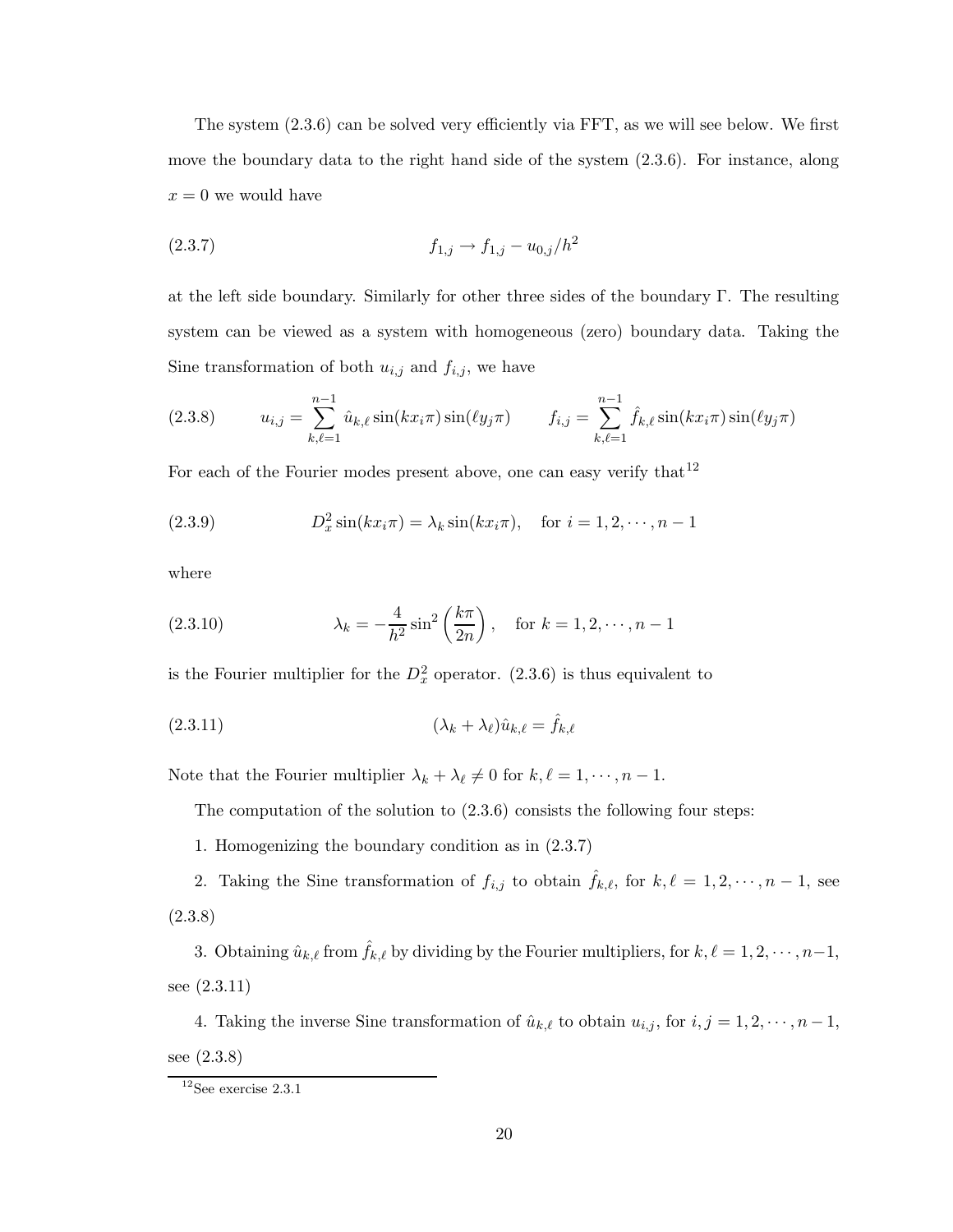The boundary value of  $u_{0,j}$  shall then be restored from the given boundary data along Γ.

# Fast Poisson Solver for the Neumann Problem

In the case of the Neumann boundary condition, the computational grid consists of all the interior points, as well as the grid points along Γ. The outside points, say  $x_{-1,j}$ , next to the boundary will be used as the "ghost points". Their values can be determined by the Neumann boundary and implemented as

(2.3.12) 
$$
\frac{u_{-1,j} - u_{1,j}}{2h} = u_b(0, y_j), \quad j = 0, 1, \cdots, n
$$

(out-normal direction divide difference!) for the left side boundary. Similarly for the other three sides of the boundary Γ. We use the Cosine transformation to solve the resulting system. Detailed steps are as follows:

1. Homogenizing the boundary condition by moving the boundary data to the right hand side,

(2.3.13) 
$$
f_{0,j} \to f_{0,j} - \frac{2}{h} u_b(y_j),
$$

at the left side boundary. Similarly for the other three sides the of boundary.

2. Take the Cosine transformation of  $f_{i,j}$  to obtain  $\hat{f}_{k,\ell}$ , for  $k, \ell = 0, 1, 2, \cdots, n$ 

(2.3.14) 
$$
f_{i,j} = \sum_{k,\ell=0}^{n} \hat{f}_{k,\ell} \cos(kx_i \pi) \cos(\ell y_j \pi)
$$

3. Obtain  $\hat{u}_{k,\ell}$  from  $\hat{f}_{k,\ell}$  by dividing by the Fourier multipliers, for  $k, \ell = 0, 2, \dots, n$ .

$$
(2.3.15) \qquad \qquad \hat{u}_{k,\ell} = \hat{f}_{k,\ell} / (\lambda_k + \lambda_\ell)
$$

where  $\lambda_k$  are same the as in (2.3.10). Notice that when  $k = \ell = 0$ , the Fourier multiplier is zero. That tells us that there is one degree of freedom (up to a constant). We fix this freedom by setting  $(\text{zero constant})^{13}$ 

$$
(2.3.16) \t\t\t\t\t\hat{u}_{0,0} = 0
$$

<sup>&</sup>lt;sup>13</sup>See exercise 2.3.2 for the issue of numerical consistence.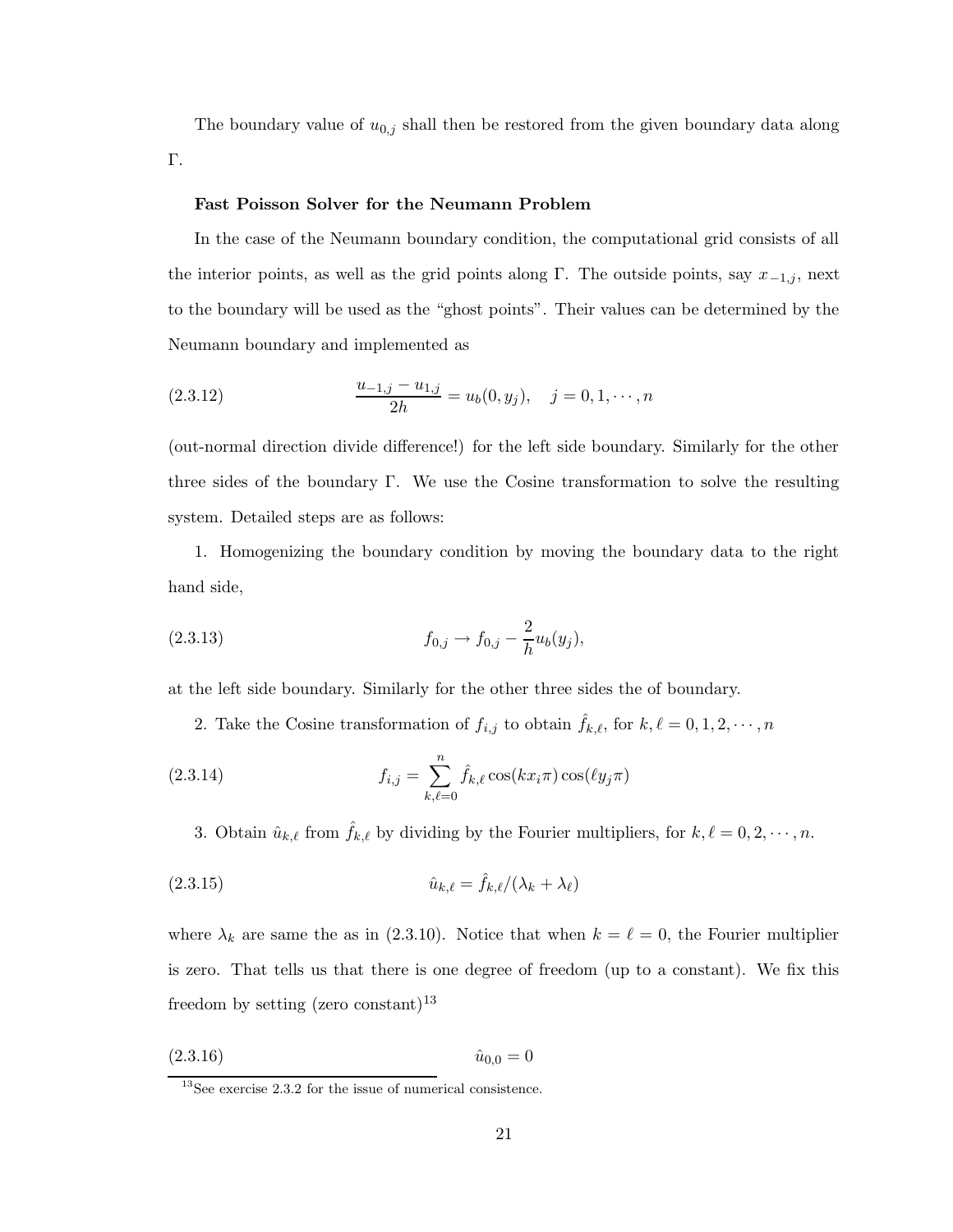4. Take inverse Cosine transformation of  $\hat{u}_{k,\ell}$  to obtain  $u_{i,j}$ , for  $i, j = 0, 1, \dots, n$ 

(2.3.17) 
$$
u_{i,j} = \sum_{k,\ell=0}^{n} \hat{u}_{k,\ell} \sin(kx_i \pi) \sin(\ell y_j \pi)
$$

## Error estimate and accuracy checking

It is easy to use energy estimates or the Maximum principle to show that the scheme has full  $2^{nd}$  order accuracy<sup>14</sup>

(2.3.18) 
$$
u_{i,j} = u(x_i, y_j) + h^2 v(x_i, y_j) + O(h^4)
$$

for some function  $v$ . In the finite difference case with a uniform grid, we are able to obtain a sharp error estimate (equality) and perform a numerical accuracy check by computing solutions on set of different grid sizes  $h^{15}$ .

(2.3.19) <sup>k</sup>u<sup>h</sup> <sup>−</sup> <sup>u</sup>k/h<sup>2</sup> <sup>∼</sup> constant

where the norm  $\|\cdot\|$  is usually taken as  $L^1$ ,  $L^2$  and  $L^{\infty}$ .

# Fourth Order Compact Method for the Dirichlet Problem

Taylor expansion gives

(2.3.20) 
$$
\partial_x^2 = D_x^2 - \frac{h^2}{12} D_x^4 + O(h^4), \quad \partial_y^2 = D_y^2 - \frac{h^2}{12} D_y^4 + O(h^4).
$$

Hence, we have

$$
\Delta = D_x^2 + D_y^2 - \frac{h^2}{12}(D_x^4 + D_y^4) + O(h^4) = \Delta_h - \frac{h^2}{12}\Delta_h^2 + \frac{h^2}{6}D_x^2D_y^2 + O(h^4).
$$

We can decomposed the right hand side of the above equation into a product of two compact operators (9-point stencil),

(2.3.21) 
$$
\Delta = (\Delta_h + \frac{h^2}{6} D_x^2 D_y^2)(1 - \frac{h^2}{12} \Delta_h) + (O(h^4)).
$$

Using

$$
1 - \frac{h^2}{12} \Delta_h = (1 + \frac{h^2}{12} \Delta_h)^{-1} + O(h^4)
$$

 $^{14}\rm{See}$  exercise  $2.3.3$ 

 $15$ See exercise 2.3.4.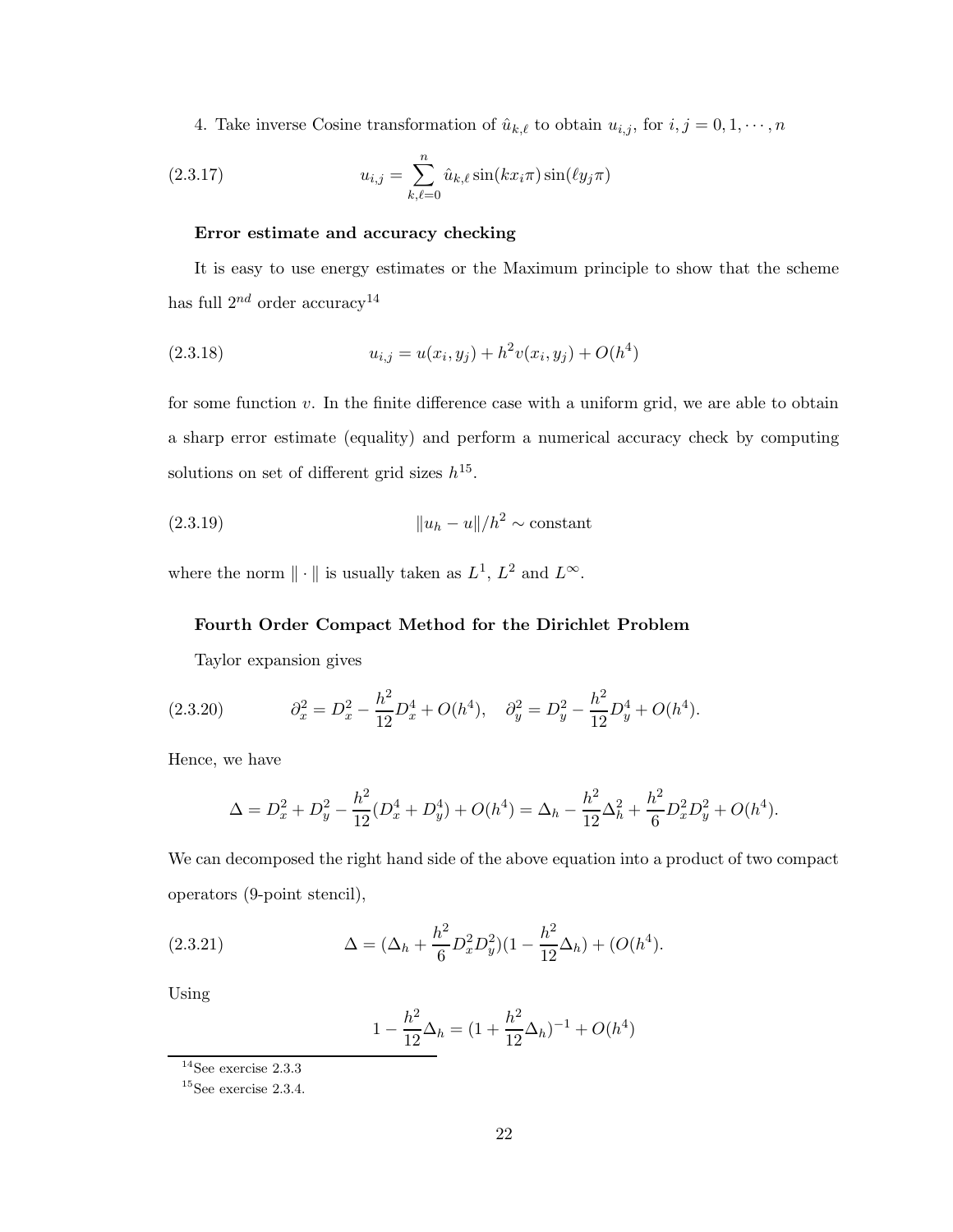we obtain a 4th order compact operator

(2.3.22) 
$$
\Delta = (1 + \frac{h^2}{12} \Delta_h)^{-1} (\Delta_h + \frac{h^2}{6} D_x^2 D_y^2) + O(h^4)
$$

and a 4th order compact approximation to the Poisson equation (2.3.1)

(2.3.23) 
$$
(\Delta_h + \frac{h^2}{6} D_x^2 D_y^2) u = (1 + \frac{h^2}{12} \Delta_h) f.
$$

The computational grid points are still all the interior grid points, and the boundary value of u is determined by the given boundary data. In this approach, we need to know the boundary value of f. Just as in the  $2^{nd}$  order case we can use the Sine transformation to obtain a fast solver. Using energy estimates and a high order expansion, one can obtain the following error estimate:

(2.3.24) 
$$
u_{i,j} = u(x_i, y_j) + h^4 v(x_i, y_j) + O(h^6)
$$

for some function v. We can use the above estimate to check the accuracy<sup>16</sup>.

# Poisson equation on a Staggered grid, Fast Solver and Boundary Condition.

The staggered grid in a unit square is given by

$$
(2.3.25) \qquad x_{i+1/2} = (i+1/2)h, \quad y_{j+1/2} = (j+1/2)h, \quad i, j = -1, 0, 1, \dots, n, \quad h = 1/n
$$

The boundary is located at the midpoint between two grid points. For instance, the left boundary is

(2.3.26) 
$$
x_0 = \frac{1}{2}(x_{-1/2} + x_{1/2}).
$$

The computational grid points will be all the interior points for both the Dirichlet problem  $(2.3.1)-(2.3.2)$  and the Neumann problem  $(2.3.1)-(2.3.3)$ . For a second order scheme

(2.3.27) 
$$
\Delta_h u = f, \quad \text{on } (x_{i+1/2}, y_{j+1/2}), \quad i, j = 0, 1, \dots, n-1
$$

one need "ghost points"  $x_{-1/2}$  on the left boundary, and  $x_{n+1/2}$  on the right side boundary. For the Dirichlet problem, the boundary condition is enforced as follows:

(2.3.28) 
$$
\frac{u_{-1/2,j} + u_{1/2,j}}{2} = u_b(y_j),
$$

 $16$ See exercise 2.3.5.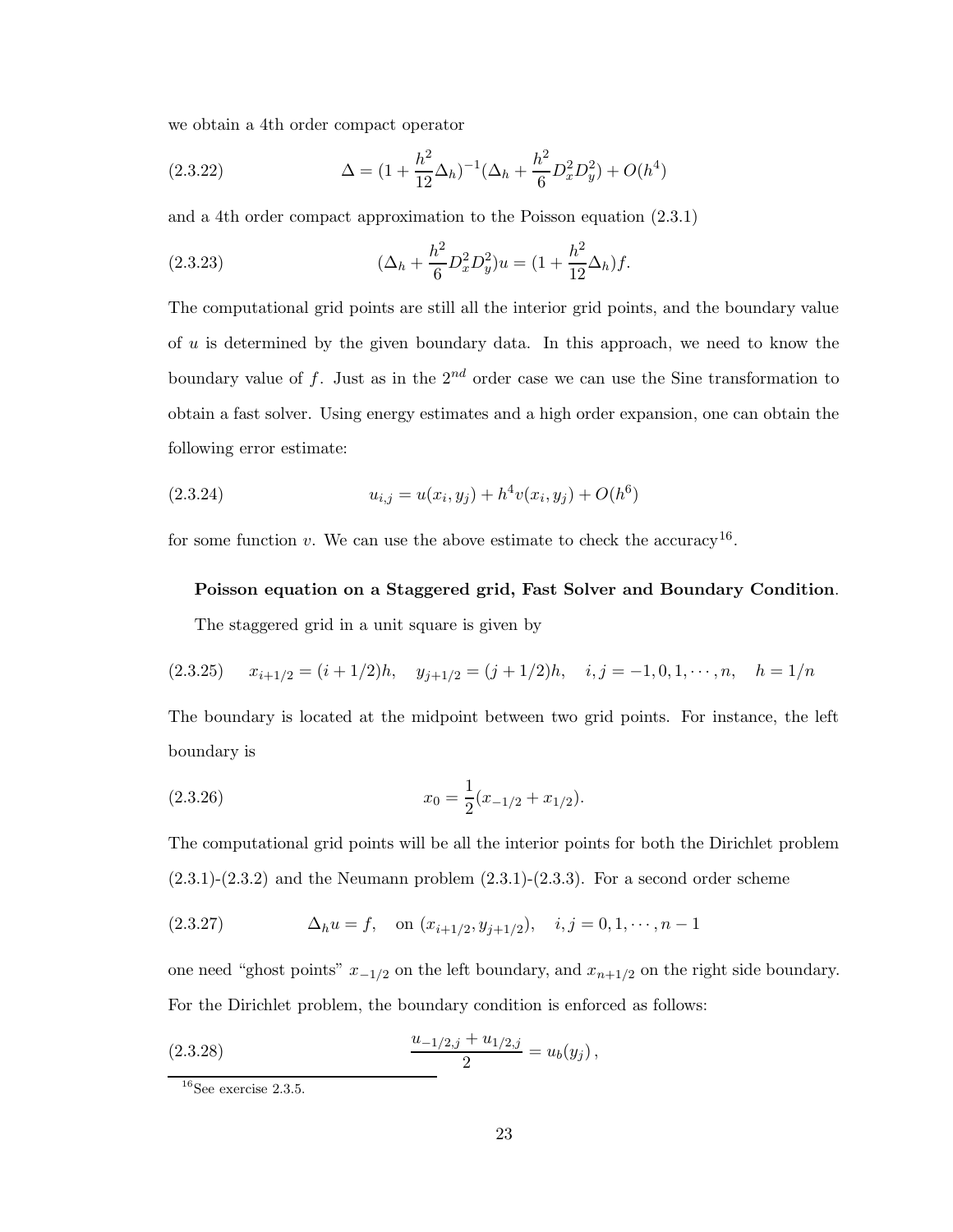on the left side boundary. Similarly for other the other three sides of the boundary. This is usually referred as a reflection boundary condition.

For the Neumann problem, the boundary condition is enforced as follows:

(2.3.29) 
$$
\frac{u_{-1/2,j} - u_{1/2,j}}{h} = u_b(y_j),
$$

(outward-normal direction) on the left side of boundary. Similarly for the other three sides of the boundary.

The linear systems can be solved quite efficient by quarter-wave FFT transformation. We leave it as an exercise<sup>17</sup>.

The accuracy of the reflection boundary condition is rather confusing. Let us explain this with a simple example:

$$
u'' = f, \quad u(0) = (1) = 0
$$

approximated with the standard second order centered difference and reflection boundary conditions as in (2.3.27) and (2.3.28). A simple truncation error analysis at  $x_{\frac{1}{2}}$  gives

$$
D_x^2 u(x_{\frac{1}{2}}) = \frac{3}{4}u''(x_{\frac{1}{2}}) + \frac{h}{8}u'''(0) + O(h^2).
$$

suggesting that the operator  $D_x^2$  is not consistent with the Laplacian near the boundary. A more sophisticated error analysis reveals that the overall scheme still has second order accuracy as we see below. Let

$$
\bar{u}_{i+\frac{1}{2}} = u(x_{i+\frac{1}{2}}) - \frac{h^2}{8} [u''(0) + (u''(1) - u''(0))x_{i+1/2}], \quad \text{for } i = 0, 1, \dots, n-1
$$

and

$$
\bar u_{-\frac{1}{2}}=-\bar u_{\frac{1}{2}}\,,\qquad \bar u_{n+\frac{1}{2}}=-\bar u_{n-\frac{1}{2}}\,.
$$

Clearly

$$
D_x^2 \bar{u}_{i+\frac{1}{2}} = u''(x_{i+\frac{1}{2}}) + O(h^2), \quad \text{for } i = 1, \dots, n-2.
$$

 $17$ See exercise 2.3.6.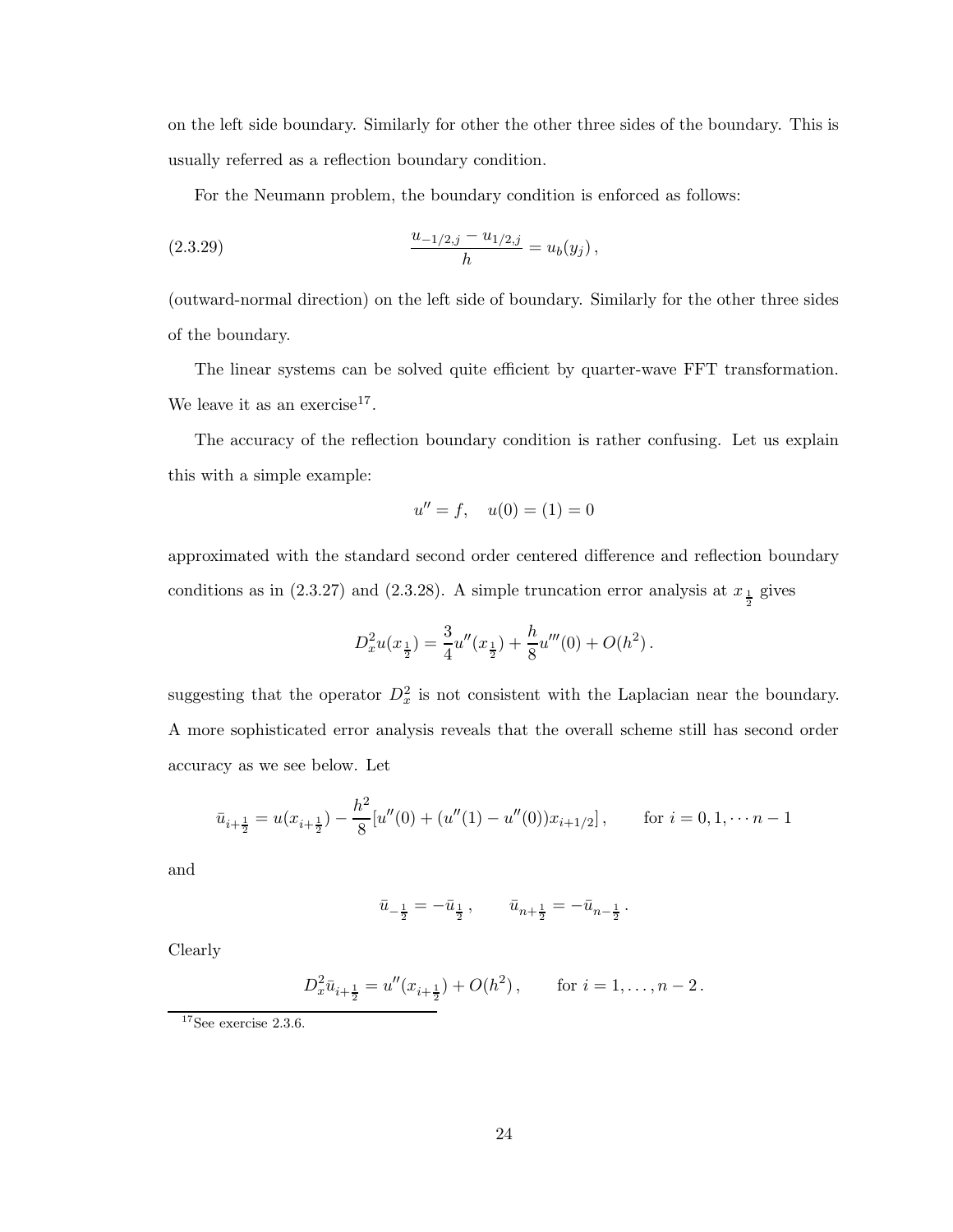At  $x_{\frac{1}{2}},$ 

$$
D_x^2 \bar{u}_{\frac{1}{2}} = \frac{\bar{u}_{\frac{3}{2}} - 3\bar{u}_{\frac{3}{2}}}{h^2} = \frac{u(x_{\frac{3}{2}}) - 3u(x_{\frac{3}{2}})}{h^2} + \frac{1}{4}u''(0)
$$
  
=  $\frac{3}{4}u''(x_{\frac{1}{2}}) + \frac{h}{8}u'''(0) - \frac{1}{4}u''(0) + O(h^2) = u''(x_{\frac{1}{2}}) + O(h^2).$ 

Similarly, we have

$$
D_x^2 \bar{u}_{n-\frac{1}{2}} = \frac{u(x_{n-\frac{3}{2}}) - 3u(x_{n-\frac{3}{2}})}{h^2} + \frac{1}{4}u''(1) = u''(x_{n-\frac{1}{2}}) + O(h^2) \,.
$$

This gives

(2.3.30) 
$$
u(x_{i+\frac{1}{2}}) - u_{i+\frac{1}{2}} = O(h^2), \text{ for } i = 0, 1, \dots, n-1.
$$

# Exercise:

- 1. Verify formula (2.3.9).
- 2. There are always issues concerning the numerical consistency for the Neumann problem even when the continuous problem is consistent. Show that the fast solver (2.3.13- 17) eliminates such problems in the discrete case even if inconsistencies are present in the approximation.
- 3. Using energy estimates or the Maximum principle to show (2.3.18).
- 4. Write a code for both the Dirichlet problem and the Neumann problem. Check the accuracy by using  $(2.3.19)$  for a different set of grids,  $n = 8, 16, 32, 64$ .
- 5. Using energy estimates and high order expansions, show (2.3.24) and write a code to check the accuracy.
- 6. Derive a fast Poisson solver on staggered grid for both the Dirichlet problem and the Neumann problem with Quarter-wave FFT.
- 7. Give a complete proof of (2.3.30) for the 2-d problem.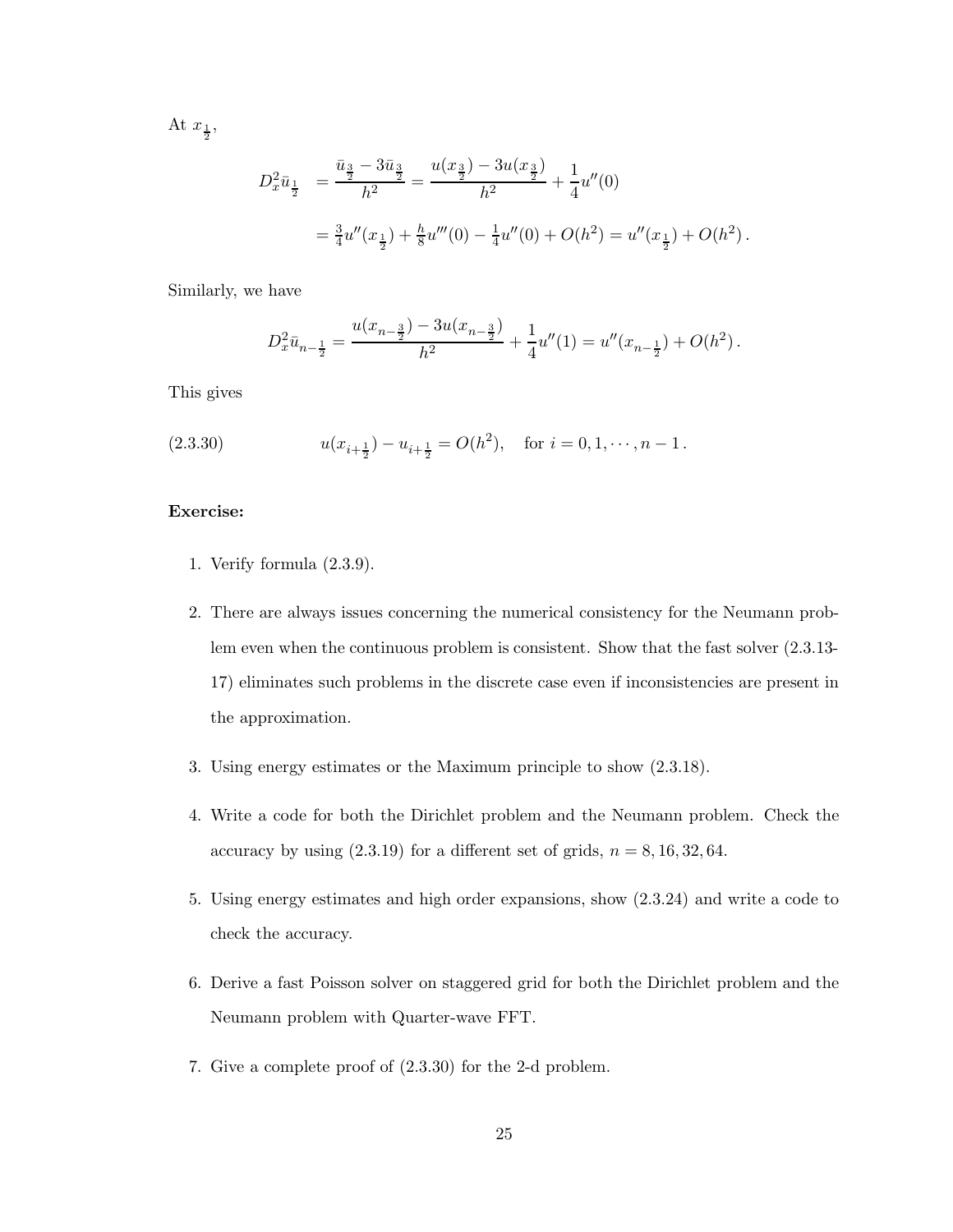## §2.4. Numerical Methods for the Heat Equation

The standard second order approximation of the heat equation

$$
(2.4.1) \t\t \t\t \partial_t u = \nu \Delta u,
$$

is given by

$$
(2.4.2) \t\t \t\t \partial_t u = \nu \Delta_h u \, .
$$

As we discussed in §2.1, the time-stepping can be explicit or implicit. The choice usually will depend on the the size of  $\nu$ . For the explicit scheme, the following stability condition must be satisfied:

$$
(2.4.3) \t\t 4\nu\Delta t \leq h^2.
$$

The most commonly used implicit scheme is the C-N scheme, which is unconditional stable. However, in this case one must solve a Poisson type equation at each time step.

There are typically two possible types of boundary conditions that one can prescribe for u. The Dirichlet boundary condition

$$
(2.4.4) \t\t u|_{\Gamma} = u_b,
$$

or the Neumann boundary condition

(2.4.5) 
$$
\frac{\partial u}{\partial n} = u_b, \quad \text{on } \Gamma,
$$

where  $u_b$  is a known function.

In the case of the Dirichlet boundary condition (2.4.4), the unknowns consists of all the interior grid points, since the boundary values are given by the boundary data  $u<sub>b</sub>$ .

In the case of the Neumann boundary condition, the unknowns include all the interior grid points as well as the boundary grid points. In order to solve the problem numerically we must consider outside points, say  $x_{-1,j}$ , next to the left-hand side boundary. We call these the "ghost points". Their values can be determined from the Neumann boundary condition as shown below:

$$
(2.4.6) \t\t u_{-1,j} = u_{1,j} + 2h * u_b(x_0, y_j)
$$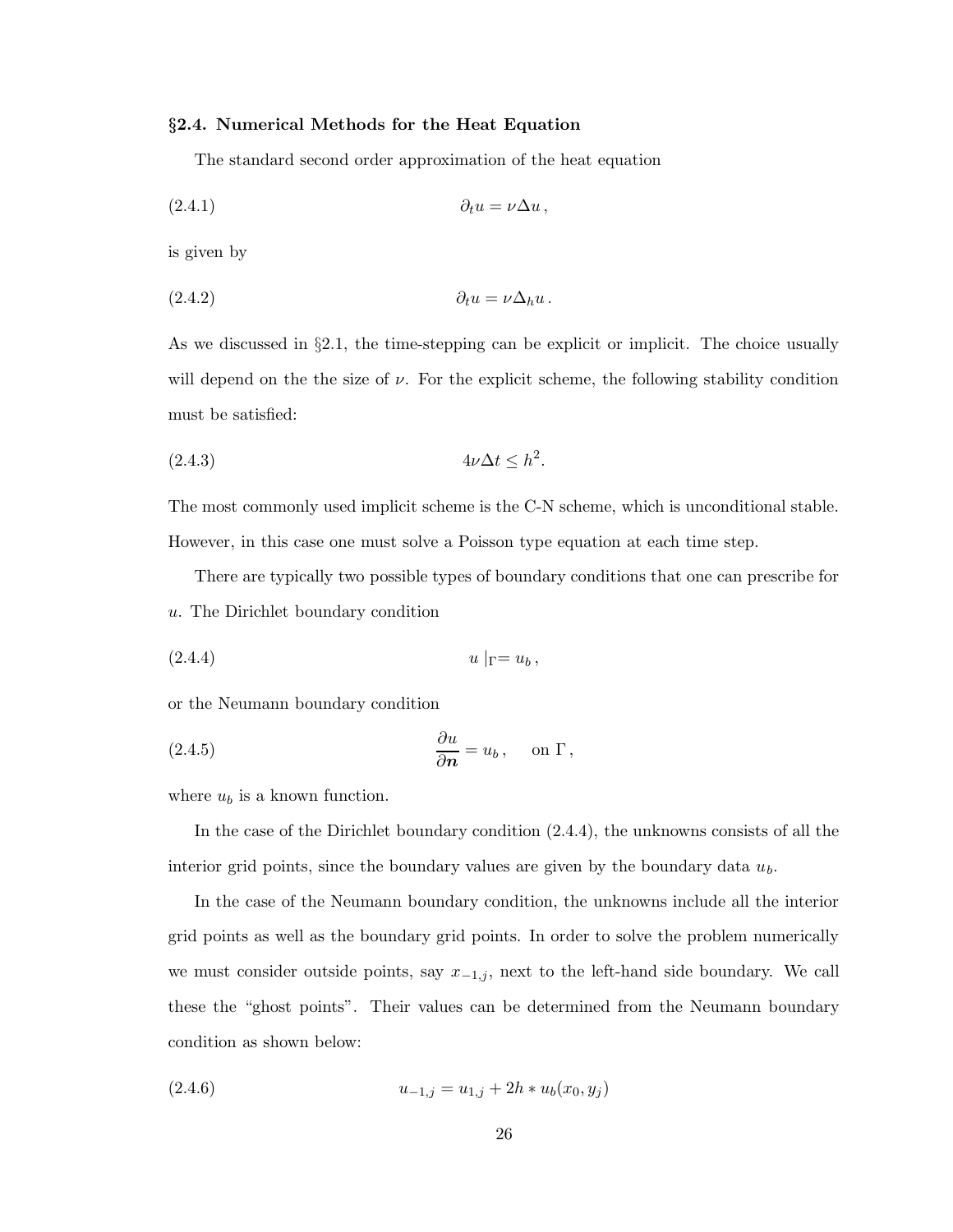For either boundary condition the resulting numerical approximation is fully  $2^n d$  order accurate in space.<sup>18</sup>.

## Fourth Order Approximation for the Dirichlet problem: Long Stencil

For simplicity, we only consider a 1-d problem here. The standard 4th order long-stencil approximations of  $\partial_x$  and  $\partial_x^2$  are given by

(2.4.7) 
$$
\partial_x = \tilde{D}_x (1 - \frac{h^2}{6} D_x^2) + O(h^4)
$$

and

(2.4.8) 
$$
\partial_x^2 = D_x^2 (1 - \frac{h^2}{12} D_x^2) + O(h^4)
$$

and using these, a fourth order spatial approximation of (2.4.1),(treating time continuously for now), is given by

(2.4.9) 
$$
\partial_t u = \nu (D_x^2 - \frac{h^2}{12} D_x^2 D_x^2) u.
$$

Formally this approximation looks like the hyper-diffusion equation

$$
\partial_t u = \nu (\partial_x^2 - \frac{h^2}{12} \partial_x^4) u.
$$

Note that both the second and fourth order difference operators that appear above on the right-hand side of (2.4.9) are well-posed. This is important since we must resort to using one-sided approximations to  $D_x^2 D_x^2$  near the boundary of our domain. As we will see later, the use of such one-sided approximations will not result in any stability concerns.

The unknown computational grid points consist only of the interior points since the boundary values are given by the boundary data  $u<sub>b</sub>$ . However, to implement the numerical method, we also need to know the value of  $u_{-1}$  at the outside grid points, say  $x_{i,-1}$ , next to the left-side boundary. These grid points are known as "ghost point". The main issue is prescribe appropriate values to these "ghost points" such that the resulting method remains stable and achieves high order numerical accuracy.

 $18$ See exercise 2.4.1 and 2.4.2.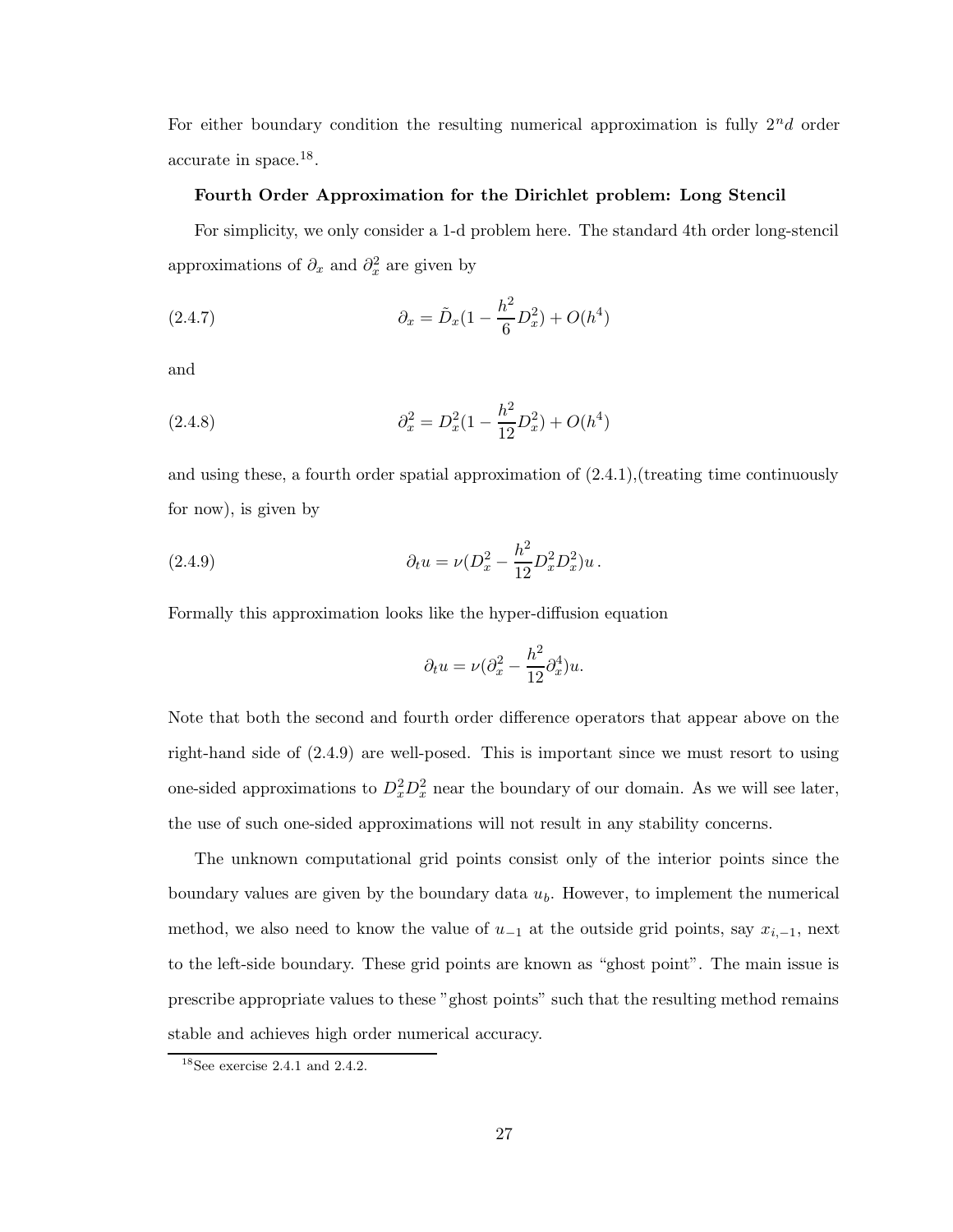In deriving the value of  $u$  at the "ghost points", one-sided approximations are usually used. Shorter one-sided stencils usually result in better stability. Sometimes we can even use information from the PDE, or derivatives of the PDE, near the boundary to reduce the number of needed points in the stencil. As an illustration of this we will now derive a 4th order approximation for the "ghost points". The Taylor expansion of  $u_{-1}$  centered at the boundary point  $x_0$ , gives to  $O(h^4)$ :

$$
(2.4.10) \t u_{-1} = u_0 - (hu'_0) + (\frac{h^2}{2!}u''_0) - (\frac{h^3}{3!}u_0^{(3)}) + (\frac{h^4}{4!}u_0^{(4)}) + O(h^5)
$$

We first need to identify the known quantities on the right hand side of the above expansion. Clearly,  $u_0$  is known from the given boundary data  $u_b$ . We can also exactly derive the value of  $u_0''$  using the PDE itself by evaluating the PDE (2.4.1) at the boundary points  $x_0$  to get

$$
\partial_t u(x_0, t) = \nu \partial_x^2 u(x_0, t).
$$

Hence,

(2.4.11) 
$$
\partial_x^2 u_0(t) = \frac{1}{\nu} \partial_t u_b(t)
$$

In order to eliminate the other three unknown quantities on the right hand side of  $(2.4.10)$ , we will generally need the value of u at  $u_1, u_2$ , and  $u_3$ . Expanding each of these in a Taylor series, again centered at  $x_0$ , gives to  $O(h^5)$ :

$$
u_1 = u_0 + (hu'_0) + \left(\frac{h^2}{2!}u''_0\right) + \left(\frac{h^3}{3!}u_0^{(3)}\right) + \left(\frac{h^4}{4!}u_0^{(4)}\right) + O(h^5)
$$
  
(2.4.12)  

$$
u_2 = u_0 + 2(hu'_0) + 2^2\left(\frac{h^2}{2!}u''_0\right) + 2^3\left(\frac{h^3}{3!}u_0^{(3)}\right) + 2^4\left(\frac{h^4}{4!}u_0^{(4)}\right) + O(h^5)
$$
  

$$
u_3 = u_0 + 3(hu'_0) + 3^2\left(\frac{h^2}{2!}u''_0\right) + 3^3\left(\frac{h^3}{3!}u_0^{(3)}\right) + 3^4\left(\frac{h^4}{4!}u_0^{(4)}\right) + O(h^5)
$$

We now take a linear combination of the equations in (2.4.12), say with coefficients  $\alpha, \beta, and \gamma$ . We would like this linear combination to agree to high order with the remaining unknown terms of (2.4.10), namely

$$
-(hu'_0) - (\frac{h^3}{3!}u_0^{(3)}) + (\frac{h^4}{4!}u_0^{(4)})
$$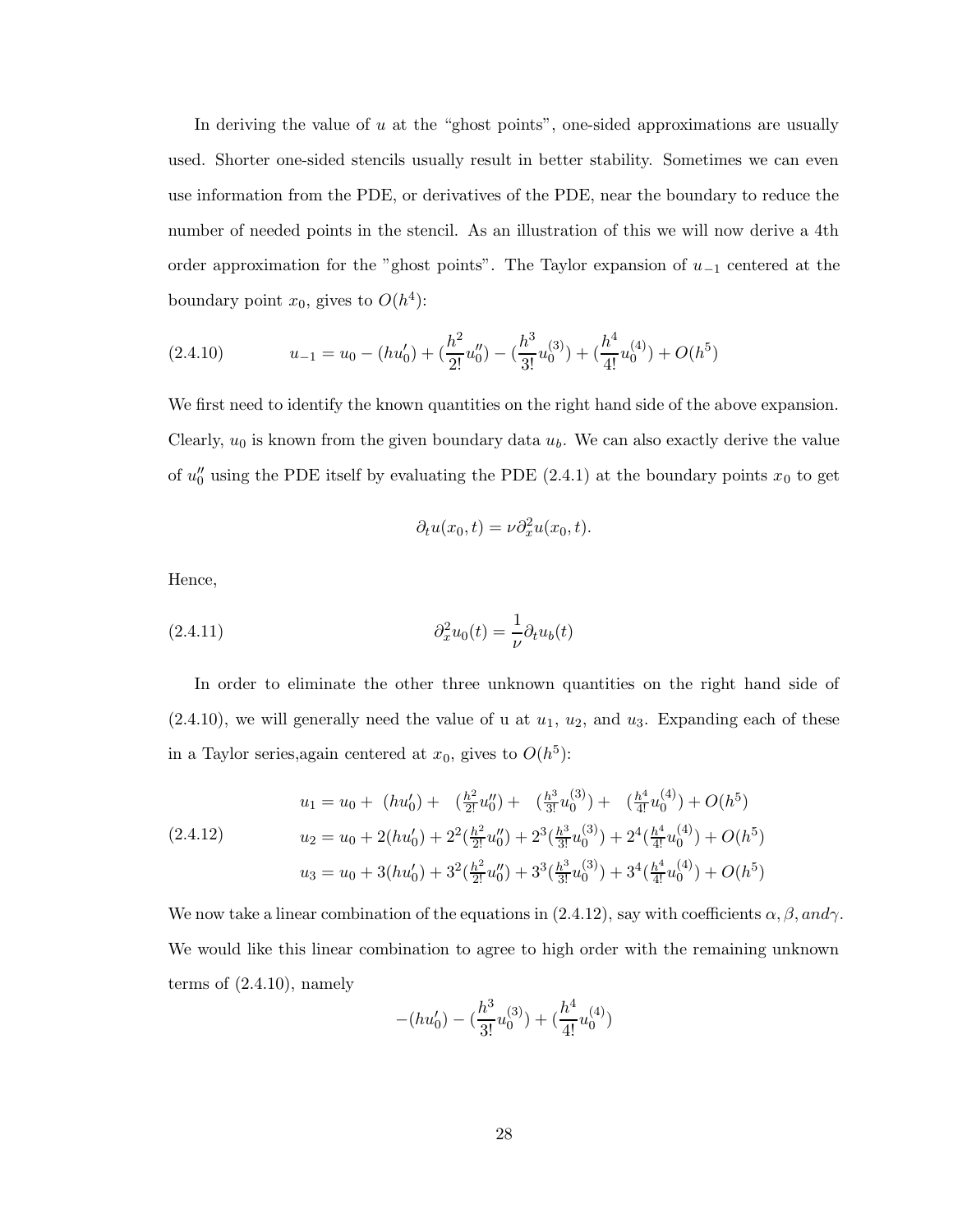This requires that

(2.4.13)  
\n
$$
\alpha + 2\beta + 3\gamma = -1
$$
\n
$$
\alpha + 2^3\beta + 3^3\gamma = -1
$$
\n
$$
\alpha + 2^4\beta + 3^4\gamma = 1
$$

Solving the above system  $(2.4.13)$ , we obtain

(2.4.14) 
$$
\alpha = -6/11, \quad \beta = -4/11, \quad \gamma = 1/11
$$

Subtracting (2.4.10) from the linear combination gives

$$
\alpha u_1 + \beta u_2 + \gamma u_3 - u_{-1} = (\alpha + \beta + \gamma - 1)u_0 + (\alpha + 4\beta + 9\gamma - 1)(\frac{h^2}{2!}u''_0) + O(h^5)
$$

We now plug in our values for  $u_0$ ,  $u_0''$  $\eta$ <sup>*n*</sup>, and  $\alpha$ , *β*, and  $\gamma$  that gives the desired one-sided approximation of  $u_{-1}$ :

(2.4.15) 
$$
u_{-1} = \frac{20}{11}u_0 - \frac{6}{11}u_1 - \frac{4}{11}u_2 + \frac{1}{11}u_3 + \frac{12h^2}{11\nu}\partial_t u_b + O(h^5).
$$

Now we show that the the use of (2.4.15) in the scheme is indeed stable. For simplicity, we assume  $u_b = 0$ . Using standard Energy estimates of  $(2.4.9)$  leads to

$$
(2.4.16) \qquad \partial_t \sum_{i=1}^{n-1} u_i^2 + 2\nu \sum_{i=1}^{n-1} (D_x^+ u_i)^2 + \frac{\nu h^2}{6} \left( \sum_{i=1}^{n-1} (D_x^2 u_i)^2 + u_1 D_x^2 u_0 + u_{n-1} D_x^2 u_n \right) = 0.
$$

We can rewrite the one-sided "ghost point" boundary condition (2.4.15) as

(2.4.17) 
$$
D_x^2 u_0 = \frac{1}{h^2} \left( \frac{5}{11} u_1 - \frac{4}{11} u_2 + \frac{1}{11} u_3 \right)
$$

This is very much like the vorticity boundary condition as we will see in next section. We now rewrite (2.4.17) as

(2.4.18) 
$$
D_x^2 u_0 = -\frac{2}{11} D_x^2 u_1 + \frac{1}{11} D_x^2 u_2
$$

Using the Cauchy-Schwartz inequality gives the estimate

(2.4.19) 
$$
u_1 D_x^2 u_0 \geq -\frac{5}{4 \times 11^2} u_1^2 - (D_x^2 u_1)^2 - (D_x^2 u_2)^2.
$$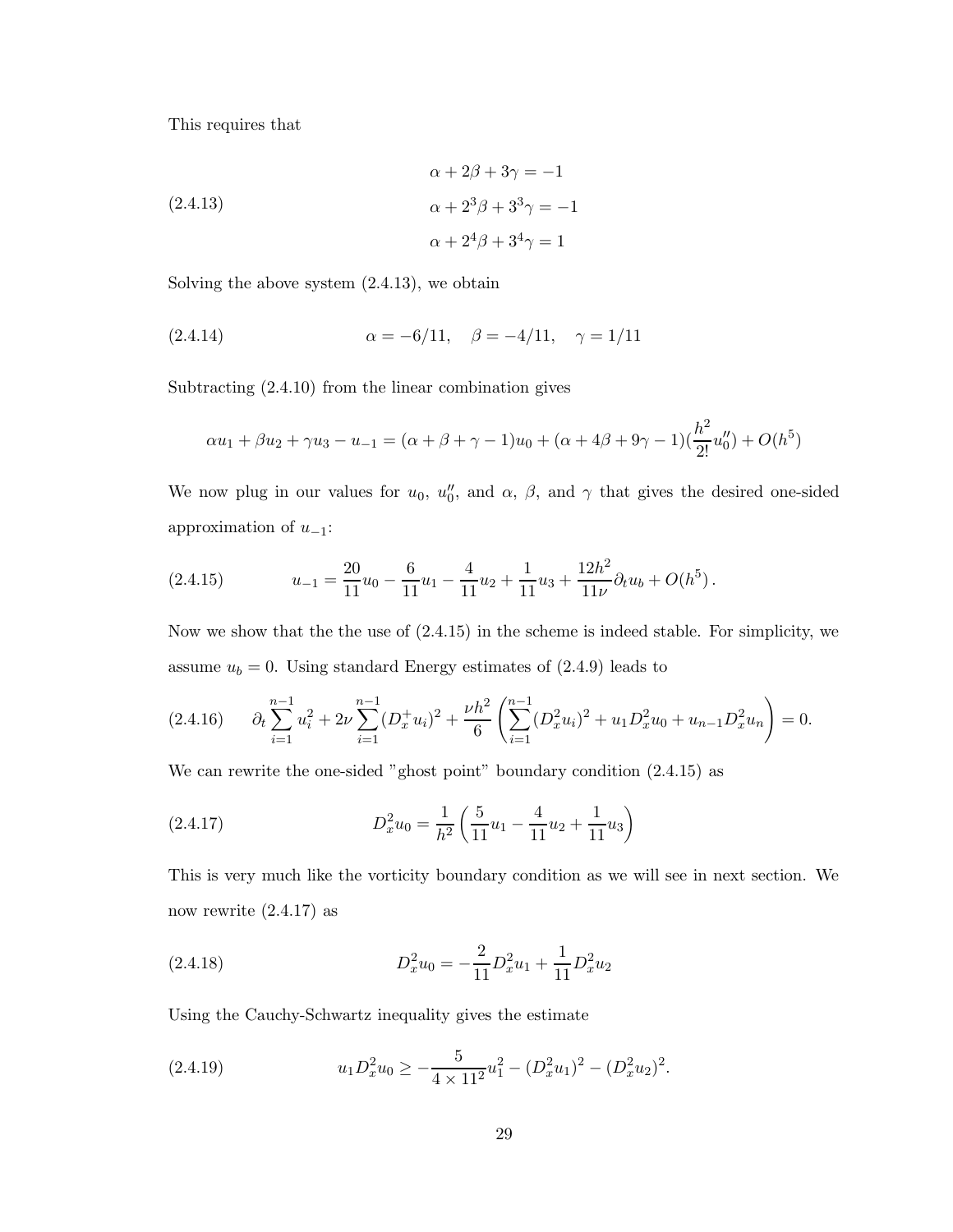The first term on the right-hand side above can be controlled by one of terms in the second summation appearing in  $(2.4.16)$ . The next two terms on the right-hand side of  $(2.4.19)$  can be controlled by terms appearing in the third summation of (2.4.16). We can take care of the  $u_{n-1}D_x^2u_n$  term in (2.4.16) in a similar fashion. Using these estimates in (2.4.16) gives

(2.4.20) 
$$
\partial_t \sum_{i=1}^{n-1} u_i^2 + \nu \sum_{i=1}^{n-1} (D_x^+ u_i)^2 \le 0
$$

Using standard error estimates, one can easily show that the scheme has full 4th order accuracy<sup>19</sup> .

## Fourth Order Approximation for the Neumann problem: Long Stencil

The main difference in the case of the Neumann problem is that the computational grid points consist of all the interior points, as well as the boundary points. We will now need 2 "ghost points", namely  $u_{-1}$  and  $u_{-2}$ , for the 4th order approximations in (2.4.9). To obtain a high order one-sided approximation of these "ghost" values, we expand both in a Taylor expansion centered at  $x_0$ :

$$
(2.4.21) \t u_{-1} = u_0 - (hu'_0) + (\frac{h^2}{2!}u''_0) - (\frac{h^3}{3!}u_0^{(3)}) + (\frac{h^4}{4!}u_0^{(4)}) + O(h^5)
$$

and

$$
(2.4.22) \t u_{-2} = u_0 - 2(hu'_0) + 2^2(\frac{h^2}{2!}u''_0) - 2^3(\frac{h^3}{3!}u_0^{(3)}) + 2^4(\frac{h^4}{4!}u_0^{(4)}) + O(h^5)
$$

Again, we first need to identify the known quantities on the right-hand side of each of the above expansions. Clearly,  $u_0$ <sup>'</sup>  $\eta'$  is known form the boundary data. We can derive the value of  $u_0^{\prime\prime\prime}$  using the PDE in a similar fashion as was used above in the Dirichlet case. Take a derivative of (2.4.1) and evaluate it at the boundary points to get

$$
\partial_t u_x(x_0, t) = \nu \partial_x^3 u(x_0, t).
$$

Hence,

(2.4.23) 
$$
u_0'''(t) = \frac{1}{\nu} \partial_t u_b(t)
$$

 $19$ See exercise 2.4.3 and 2.4.4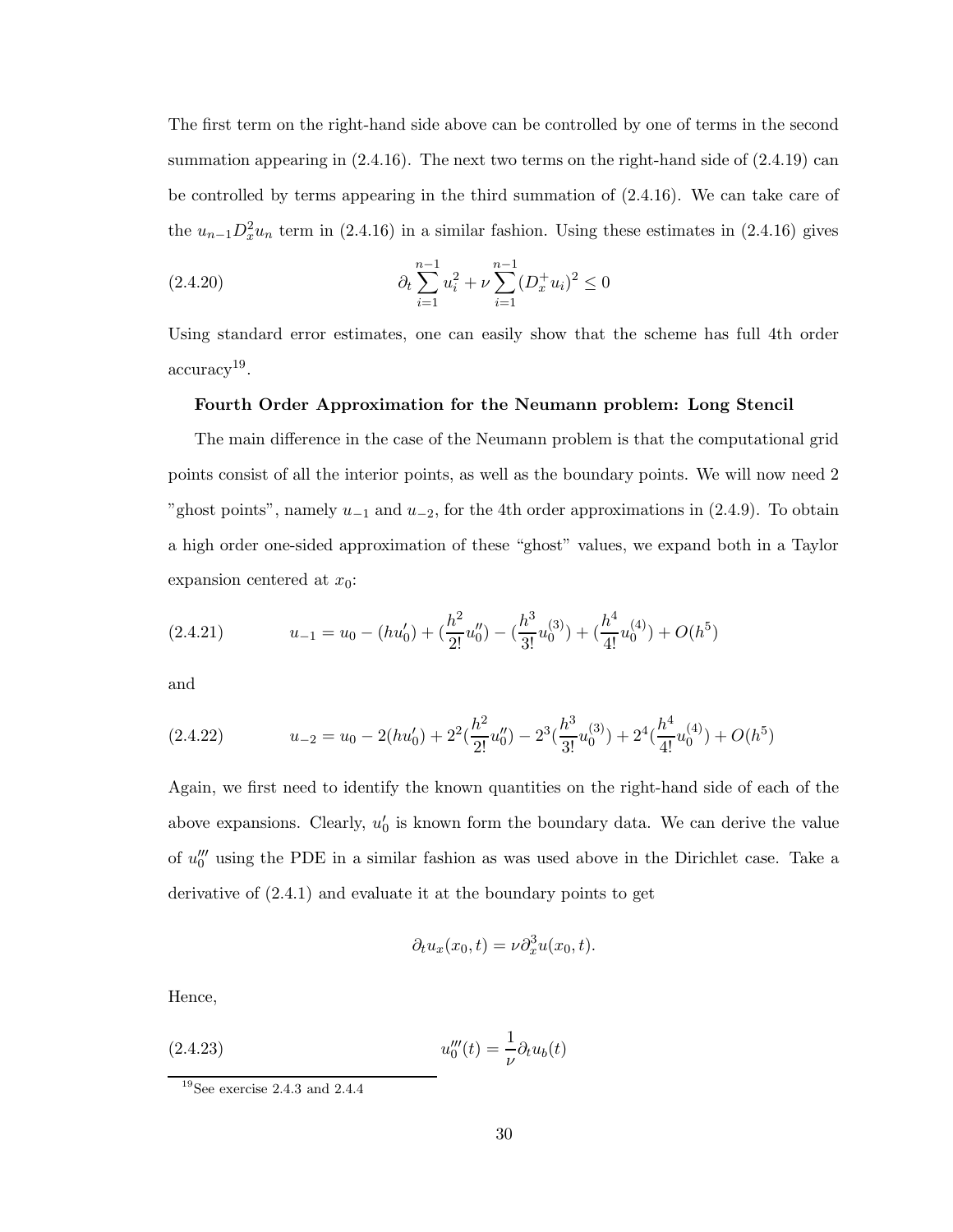To further eliminate the other unknown quantities, we will need the Taylor expansions of u, centered at  $x_0$ , at the two interior grid points  $x_1$  and  $x_2$ 

$$
(2.4.24) \t u1 = u0 + (hu'0) + (\frac{h2}{2!}u''0) + (\frac{h3}{3!}u0(3)) + (\frac{h4}{4!}u0(4)) + O(h5),
$$

$$
(2.4.25) \t u_2 = u_0 + 2(hu'_0) + 2^2(\frac{h^2}{2!}u''_0) + 2^3(\frac{h^3}{3!}u_0^{(3)}) + 2^4(\frac{h^4}{4!}u_0^{(4)}) + O(h^5).
$$

If we subtract  $(2.4.24)$  from  $(2.4.21)$ , and use  $(2.4.23)$  we get:

(2.4.26) 
$$
u_{-1} = u_1 - 2hu_b - \frac{h^3}{3\nu}u'_b
$$

Similarly, subtracting  $(2.4.25)$  form  $(2.4.22)$  gives

(2.4.27) 
$$
u_{-2} = u_1 - 4hu_b - \frac{8h^3}{3\nu}u'_b.
$$

# Compact Fourth Order Approximation: An Alternative

Using a one-sided formula such as (2.4.15) at the "ghost" point for the long stencil approach can be avoided if one uses a compact approach to discretizing the spatial operators.. The main disadvantage(and it is an important one!) is that one must now solve a Poissonlike equation at each time step. Applying the 4th order compact approximation (2.3.22) to  $(2.4.1)$ , we have

(2.4.28) 
$$
\begin{cases} \partial_t \bar{u} = \nu (\Delta_h + \frac{h^2}{6} D_x^2 D_y^2) u \\ (1 + \frac{h^2}{12} \Delta_h) u = \bar{u} \end{cases}
$$

Using the energy estimates, it is easy to show that the above scheme is indeed stable and obtains full  $4^{th}$  order accuracy<sup>20</sup>

The above system (2.4.28) can be solved quite efficiently if an explicit time stepping dicretization is used for (2.4.1). In this case we don't need to know the boundary values of  $\bar{u}$ ! This makes the scheme quite efficient.

## Exercise:

 $20$ See exercise 2.4.7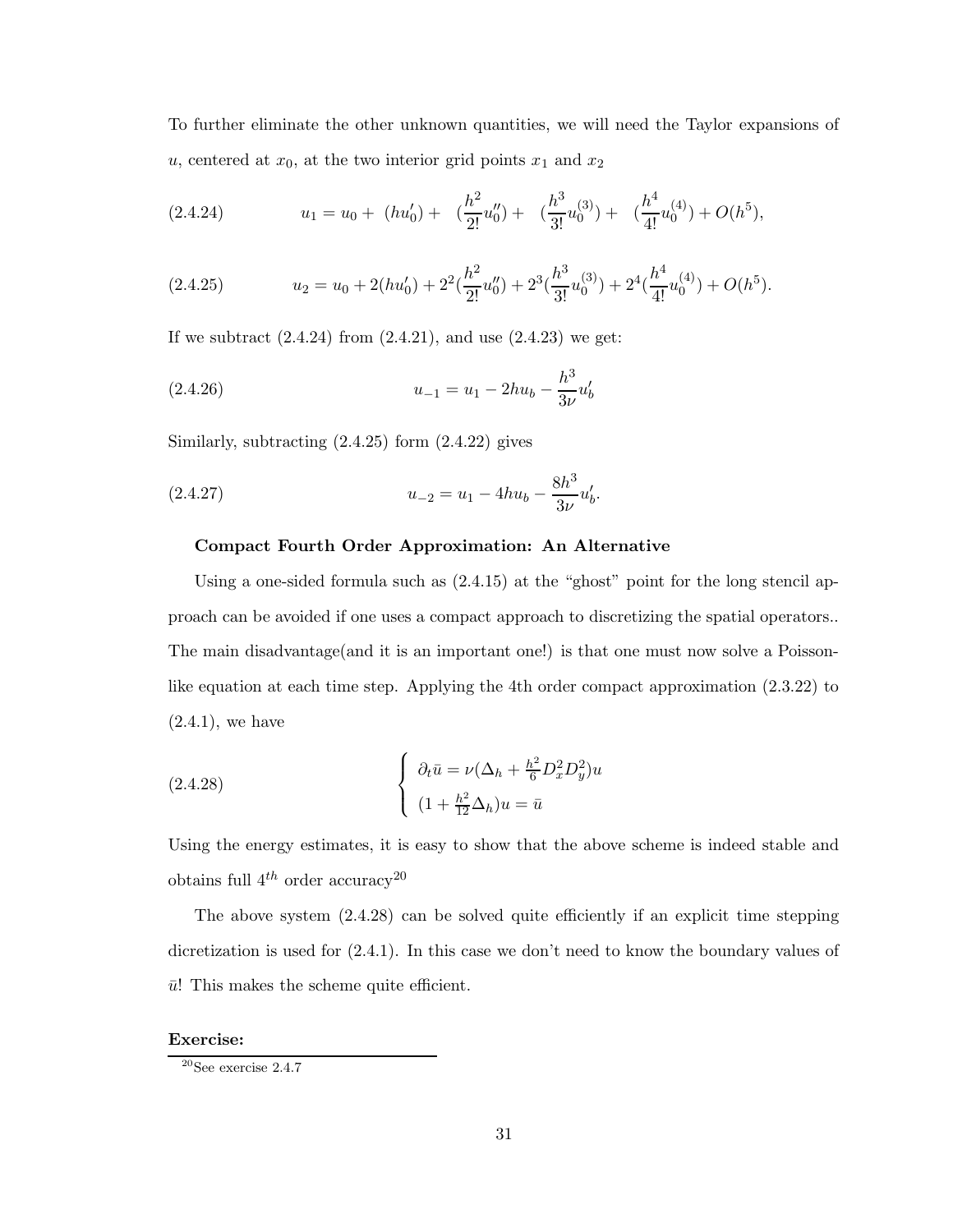- 1. Use energy estimates to show that the second order scheme  $(2.4.2)$  has full  $2^{nd}$  order accuracy for both the Dirichlet and Neumann problems.
- 2. Construct an exact smooth solution for (2.4.1) by adding a force term to the right side (2.4.1). Write a code for the second order scheme, and use your constructed exact smooth solution to check the accuracy.
- 3. As in the previous exercise, write a code for the  $4^{th}$  order long stencil scheme  $(2.4.11)$ and (2.4.15) and check the accuracy.
- 4. Derive a  $3^{rd}$  order one-sided formula in a similar way that  $(2.4.15)$  was derived. Then replace  $(2.4.15)$  in the 4th order long stencil scheme  $(2.4.11)$  by your new  $3^{rd}$  order approximation. Numerically check the accuracy of this new scheme. Does this new scheme maintain  $4<sup>t</sup>h$  order accuracy.
- 5. Give an error estimate for the 4th order scheme (2.4.11)-(2.4.15).
- 6. Perform a stability analysis for the 4th order scheme (2.4.11) using the boundary conditions (2.4.26) and (2.4.27) for the Neumann problem.
- 7. Use energy estimates to show that the  $4^{th}$  order compact scheme (2.4.28) is indeed a stable scheme.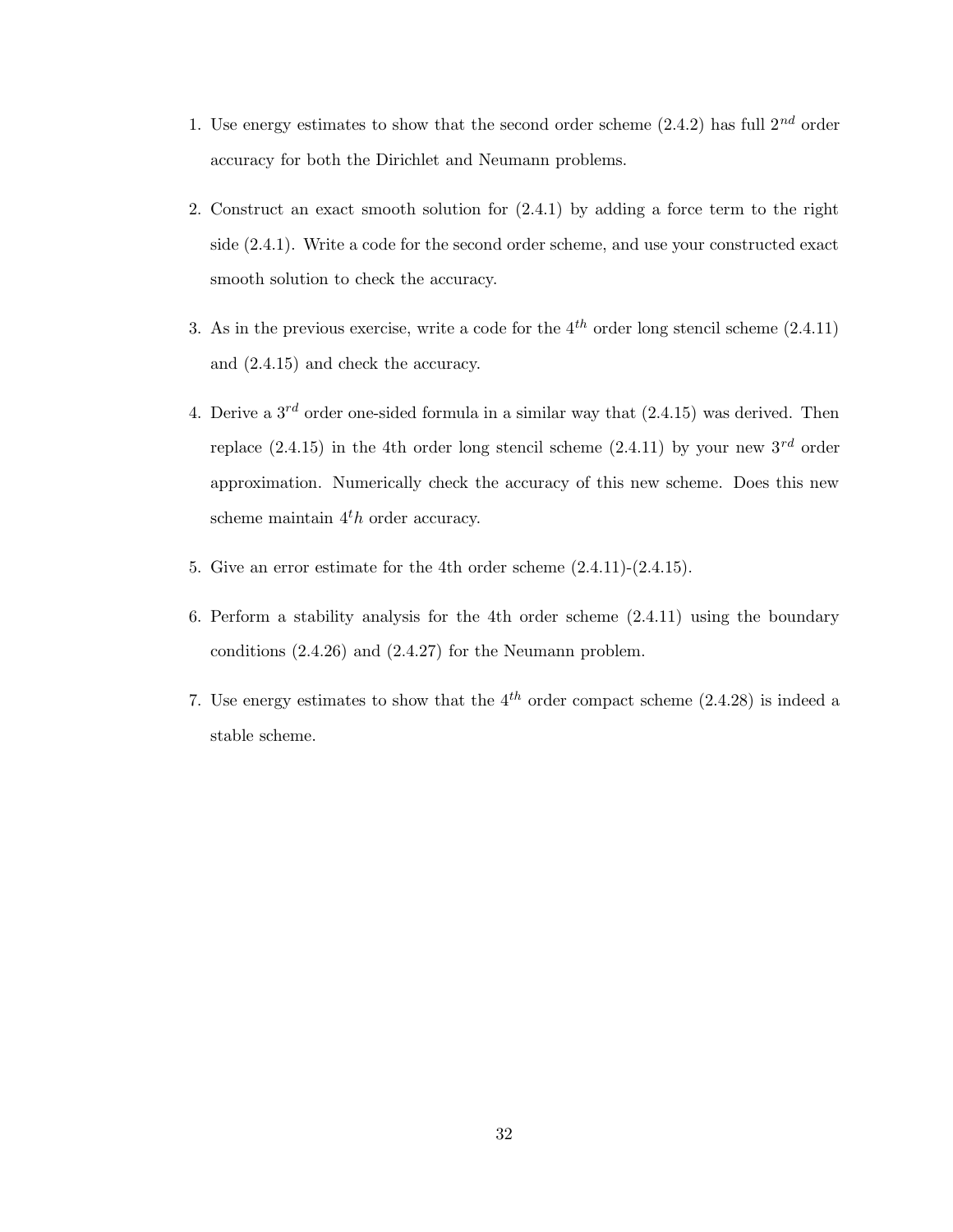#### §2.5. Convection Diffusion Equation in an Incompressible Velocity Field

The time evolution of many physical quantities, such as density or temperature(represented by  $\theta$ ), can be described by a convection diffusion equation

(2.5.1) 
$$
\partial_t \theta + (\mathbf{u} \cdot \nabla)\theta = \nu \Delta \theta,
$$

where  $u$  is the velocity field. We will assume that  $u$  is smooth, and satisfies the incompressibility condition

(2.5.2) div u = 0,

as well as the no-slip boundary condition

(2.5.3) <sup>u</sup> <sup>|</sup>Γ<sup>=</sup> <sup>0</sup>.

Coupling between  $\theta$  and  $\boldsymbol{u}$  usually appears in momentum equation. For instance, this coupling may occur in the form of a gravity effect. But from a computational point of view, we can treat  $\theta$  as a passive scalar since the coupling in the momentum equation can easily be dealt with using explicit time discretizations for the terms involving  $\theta$ . As usual, two types of boundary conditions may be prescribed for  $\theta$ . The Dirichlet boundary condition:

$$
\theta |_{\Gamma} = \theta_b ,
$$

where  $\theta_b$  is a known function, or the Neumann boundary condition:

(2.5.5) 
$$
\frac{\partial \theta}{\partial n} = 0, \text{ on } \Gamma.
$$

The numerical approximation of  $(2.5.1)$  is very similar to that of the heat equation, which was discussed in §2.4. In the case of a second order spatial approximation, we can use standard centered difference methods to approximate the convection term.

For the case of the Dirichlet boundary condition, all of the unknowns occur at the interior grid points since the boundary values are equal to the given boundary data  $\theta_b$ . The 4th order long-stencil approximation gives,

$$
(2.5.6) \ \partial_t \theta + u \tilde{D}_x (1 - \frac{h^2}{6} D_x^2) \theta + v \tilde{D}_y (1 - \frac{h^2}{6} D_y^2) \theta = \nu \left( D_x^2 (1 - \frac{h^2}{12} D_x^2) + D_y^2 (1 - \frac{h^2}{12} D_y^2) \right) \theta \,.
$$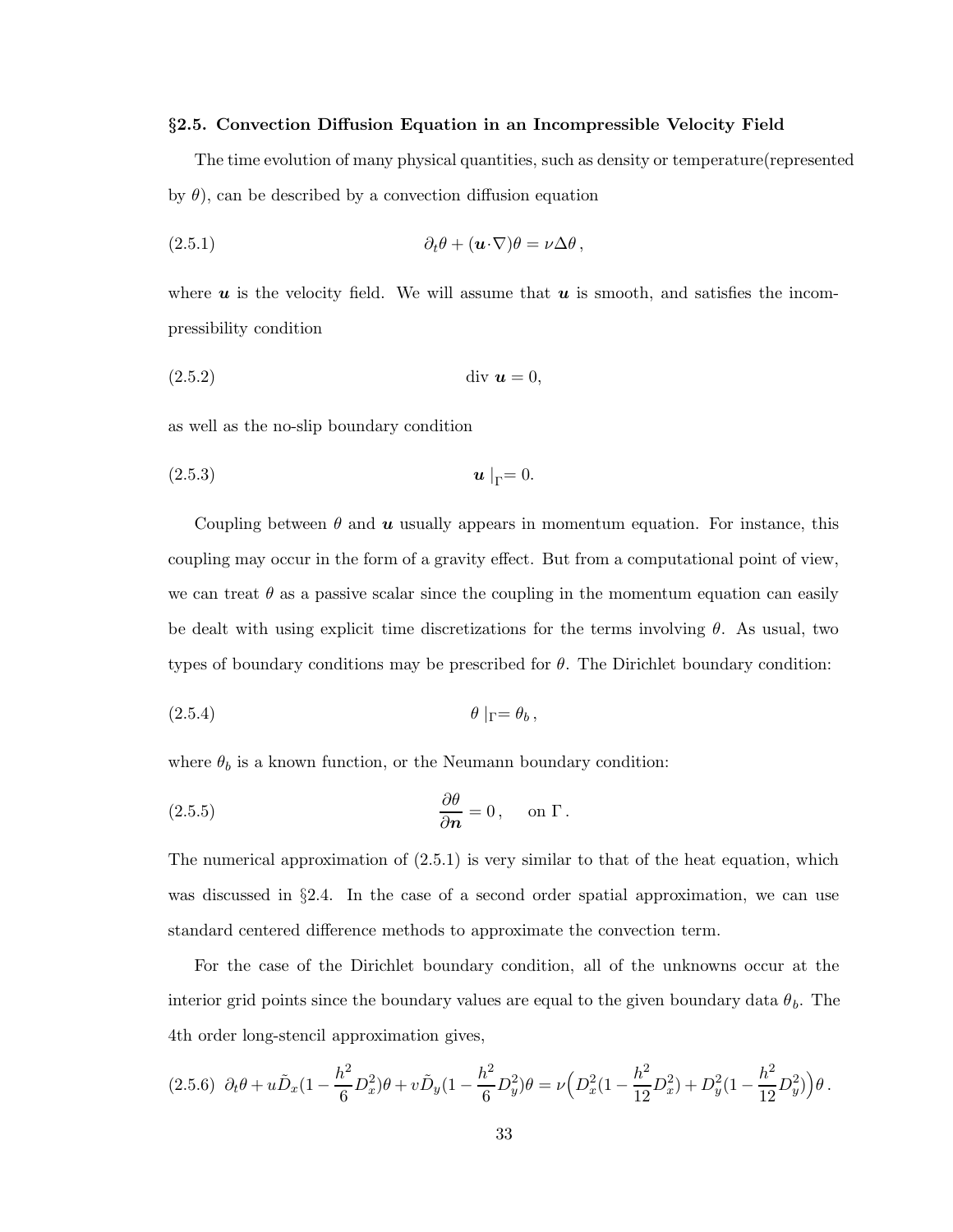We need a "ghost value" for  $\theta_{-1}$ . The derivation is very similar to that for the heat equation. When the non-slip boundary condition  $(2.5.3)$  for the velocity  $\boldsymbol{u}$  holds, the resulting onesided formula is indeed exactly same as in (2.4.15),

$$
(2.5.7) \t\t\t\t\theta_{i,-1} = \frac{20}{11}\theta_{i,0} - \frac{6}{11}\theta_{i,1} - \frac{4}{11}\theta_{i,2} + \frac{1}{11}\theta_{i,3} + \frac{12}{11}h^2(\frac{1}{\nu}\partial_t\theta_b - \partial_x^2\theta_b) + O(h^5).
$$

The stability analysis is also similar to that of heat equation, but the convection term will make the analysis more complicated<sup>21</sup>.

In the case of Neumann boundary condition, the unknowns occur not only at the interior grid points, but also at the boundary grid points. If we use a second order scheme to discretize (2.5.1), we need one "ghost" point, whose value can be obtained from

(2.5.8) 
$$
\frac{\theta_{-1,j} - \theta_{1,j}}{2h} = u_b(y_j)
$$

(outward-normal direction).

For the  $4^{th}$  order long stencil approximation, we will need approximations for the value of  $\theta$  at two "ghost points",  $\theta_{-1}$  and  $\theta_{-2}$ . In the case of the heat equation we were able to use information about  $u_0^{\prime\prime\prime}$  directly form the PDe to reduce the number of points needed for our one-sided approximations. In the case of the convection-diffusion equation we can perform a similar trick, however it will require a bit more explanation. For now, Let proceed naively.

We now derive a  $3^{rd}$  order one-sided formula. Just as was done in §2.4 for u, we first expand  $\theta_{-1}$  in a Taylor series centered at  $x_0$ :

$$
\theta_{-1} = \theta_0 - (h\theta'_0) + (\frac{h^2}{2!}\theta''_0) - (\frac{h^3}{3!}\theta'''_0) + O(h^4)
$$

Since the quantity  $\theta_0$  $\delta_0$  is known from the boundary data, we will need the value of  $\theta$  at three interior points to eliminate the other three unknowns. We omit the details. The resulting one-sided formula is given by:

(2.5.9) 
$$
\theta_{-1} = \frac{1}{11}(6\theta_1 + 8\theta_2 - 3\theta_3 - 24hu_b).
$$

 $21$ See exercise 2.4.3 and 2.4.4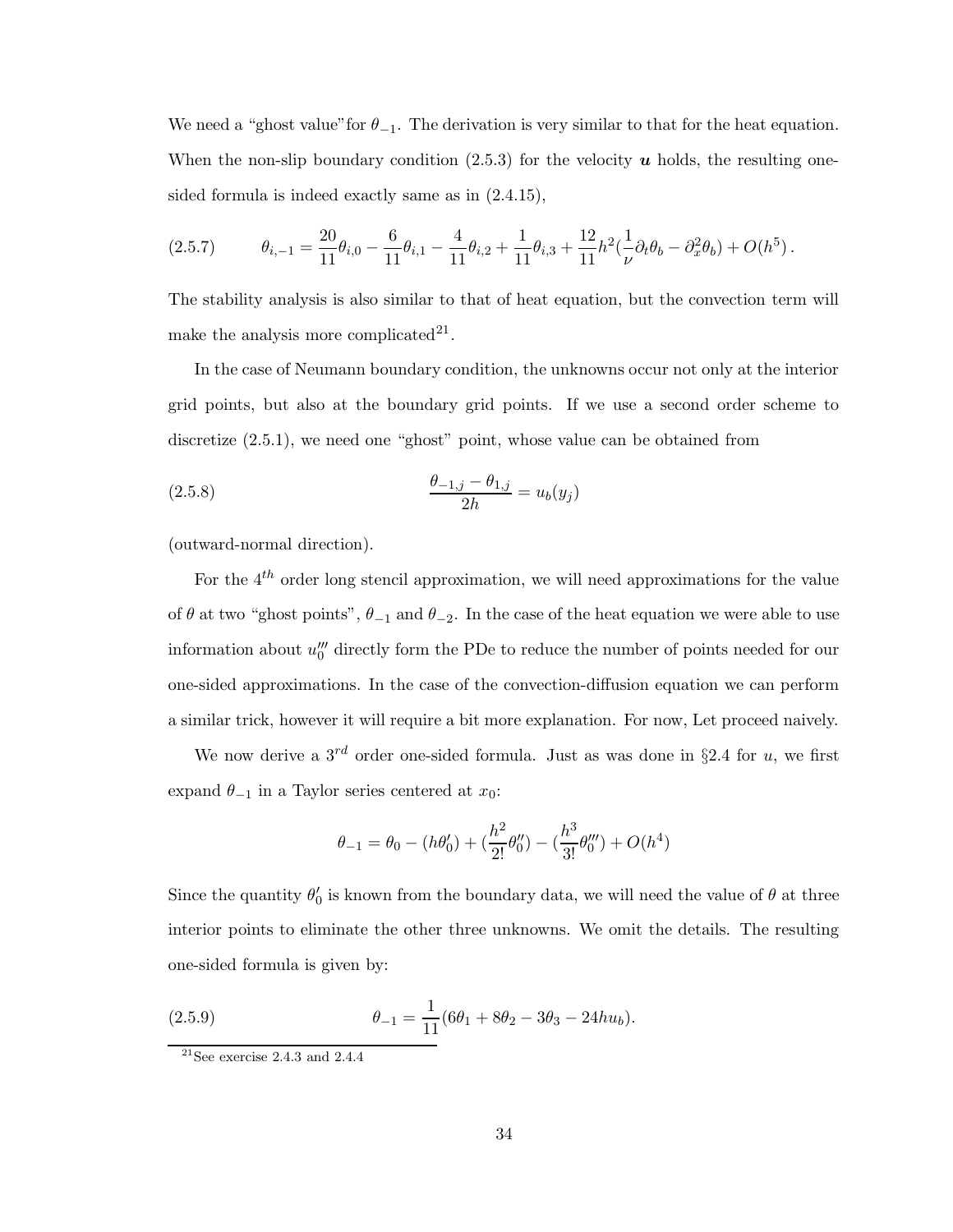Similarly, for the other "ghost point", we have

(2.5.10) 
$$
\theta_{-2} = \frac{1}{11}(-40\theta_1 + 75\theta_2 - 24\theta_3 - 60hu_b).
$$

We will leave the derivation of the  $4^{th}$  order Neumann boundary condition as an exercise<sup>22</sup>.

Now we will briefly outline a different derivation for the values of  $\theta$  at the "ghost points". Recall that in the case of the heat equation (2.4.1), we differentiated the PDE to obtain a value for  $u'''(x_0)$ . See (2.4.23). For the convection-diffusion equation (2.5.1) we proceed in a similar fashion. However, we will need a minor modification. First, take the derivative in x of  $(2.5.1)$  and evaluate it at the boundary  $x = 0$ . (Note:  $u = v = 0$  along the boundary due to the no-slip condition). Since  $\theta_x = \theta_b$  on the boundary, we have

(2.5.10a) 
$$
\partial_t(\theta_b) + u_x \theta_b + v_x \partial_y \theta = \nu (\partial_x^3 \theta + \partial_y^2 (\theta_b))
$$

The only term that presents a possible problem is the evaluation of  $\partial_{\theta}\theta$  along the boundary  $x = 0$ . But we can simply approximate  $\partial_y \theta$  by using a 4<sup>th</sup> order centered difference approximation along the  $x = 0$  boundary. We leave the details to you!

## Compact Fourth Order Approximation.

We can use a compact approach to avoid one-sided formulas derived using exterior "ghost" point. The disadvantage of compact schemes is now one has to solve a Poissonlike equation at each time step. This approach is not recommended for the passive scalar problem since the long stencil method is adequate. However, in the active scalar equation, such as one involving a vorticity transport equation, the compact approach is highly recommenced as we will see in next section.

What is new here compared to the heat equation is the compact treatment of the convection term. Let us first rewrite (2.5.1) in the form

(2.5.11) 
$$
\partial_t \theta = \nu \Delta \theta - f, \qquad f = \nabla \cdot (\boldsymbol{u} \theta).
$$

Applying the  $4^{th}$  order compact approximation  $(2.3.22)$ , we have

(2.5.12) 
$$
\partial_t \bar{\theta} = \nu (\Delta_h + \frac{h^2}{6} D_x^2 D_y^2) \theta - (1 + \frac{h^2}{12} \Delta_h) f,
$$

 $22$ see exercise 2.4.5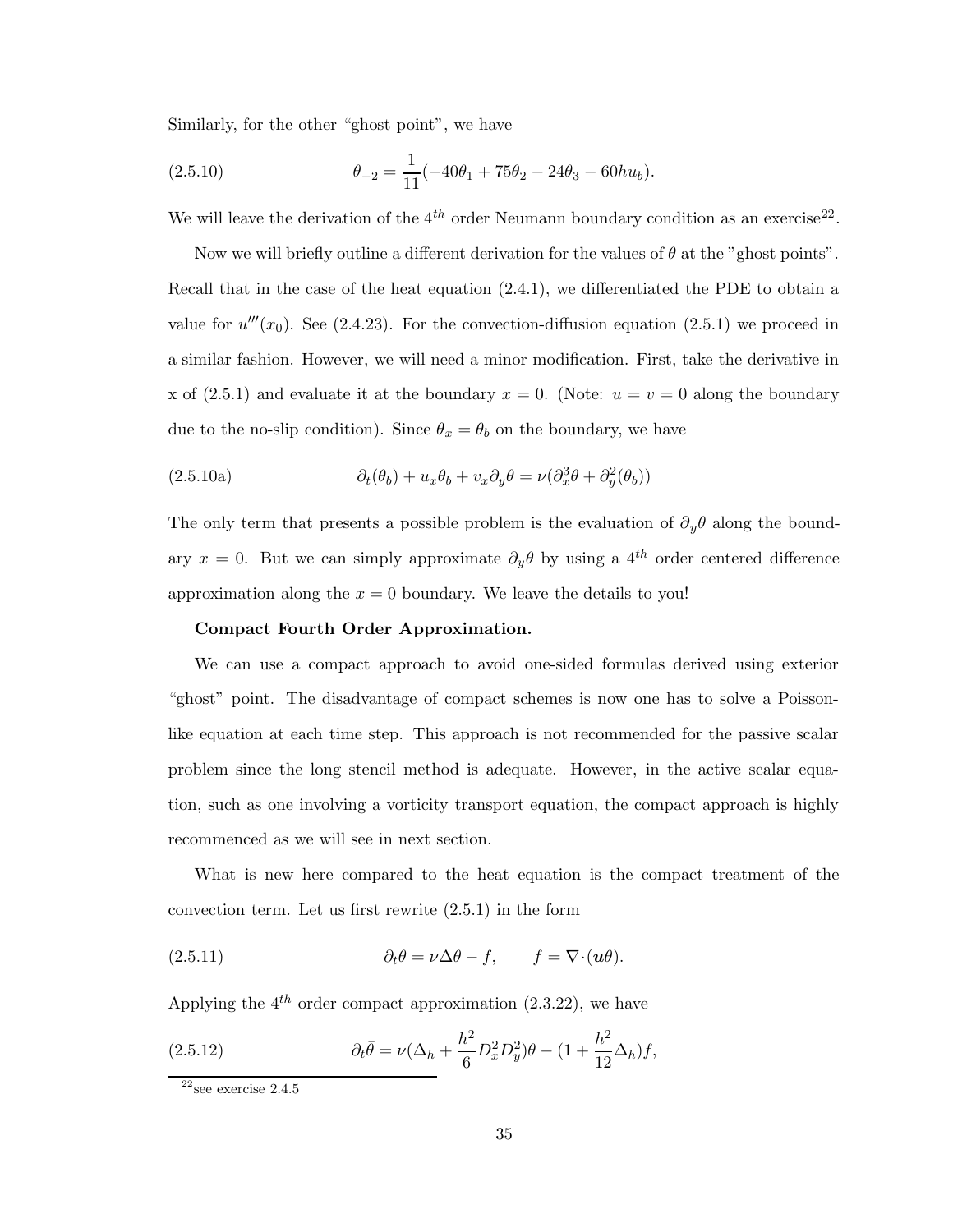where

(2.5.13) 
$$
\bar{\theta} = (1 + \frac{h^2}{12} \Delta_h) \theta.
$$

Now we derive an essentially compact approximation for the convection term, which is the last term in  $(2.5.12)$ . Using a  $4^{th}$  order long stencil to approximate both derivatives in  $\nabla \cdot (\mathbf{u}\theta)$ , the last term of (2.5.12), which we denote by *I*, becomes

$$
(2.5.14) \tI = (1 + \frac{h^2}{12} \Delta_h) \left( \tilde{D}_x (1 - \frac{h^2}{6} D_x^2) (u\theta) + \tilde{D}_y (1 - \frac{h^2}{6} D_y^2) (v\theta) \right) + O(h^4).
$$

Simple algebra leads to

$$
(2.5.15) \quad I = \tilde{D}_x(1 + \frac{h^2}{6}D_y^2)(u\theta) + \tilde{D}_y(1 + \frac{h^2}{6}D_x^2)(v\theta)) - \frac{h^2}{12}\Delta_h(u\tilde{D}_x\theta + v\tilde{D}_y\theta) + O(h^4)
$$

Notice that  $u\tilde{D}_x\theta + v\tilde{D}_y\theta$  vanishes at the boundary due to the no-slip boundary condition. Hence we don't need any additional numerical boundary conditions for this term. We can summarize the above as

(2.5.16) 
$$
\begin{cases} \partial_t \bar{\theta} = \nu (\Delta_h + \frac{h^2}{6} D_x^2 D_y^2) \theta - \tilde{D}_x (1 + \frac{h^2}{6} D_y^2) (u\theta) - \tilde{D}_y (1 + \frac{h^2}{6} D_x^2) (v\theta)) \\ + \frac{h^2}{12} \Delta_h (u \tilde{D}_x \theta + v \tilde{D}_y \theta) \\ (1 + \frac{h^2}{12} \Delta_h) \theta = \bar{\theta} \end{cases}
$$

Using energy estimates, it is easy to show that the above scheme is indeed stable, and achieves full  $4^{th}$  order accuracy<sup>23</sup>

The above system  $(2.5.16)$  can be solved quite efficiently when one uses any of the high order explicit time stepping schemes discussed in §2.1. This is the case as long as we know the boundary values for  $\theta$ . Notice that we don't need to know the boundary values of  $\bar{\theta}$ !

# Exercise:

1. Assume the velocity field  $\boldsymbol{u}$  in (2.5.1) is smooth. Use energy estimates to show that the  $2^{nd}$  scheme applied to  $(2.5.1)$  achieves full accuracy.

 $23$ See exercise 2.4.6